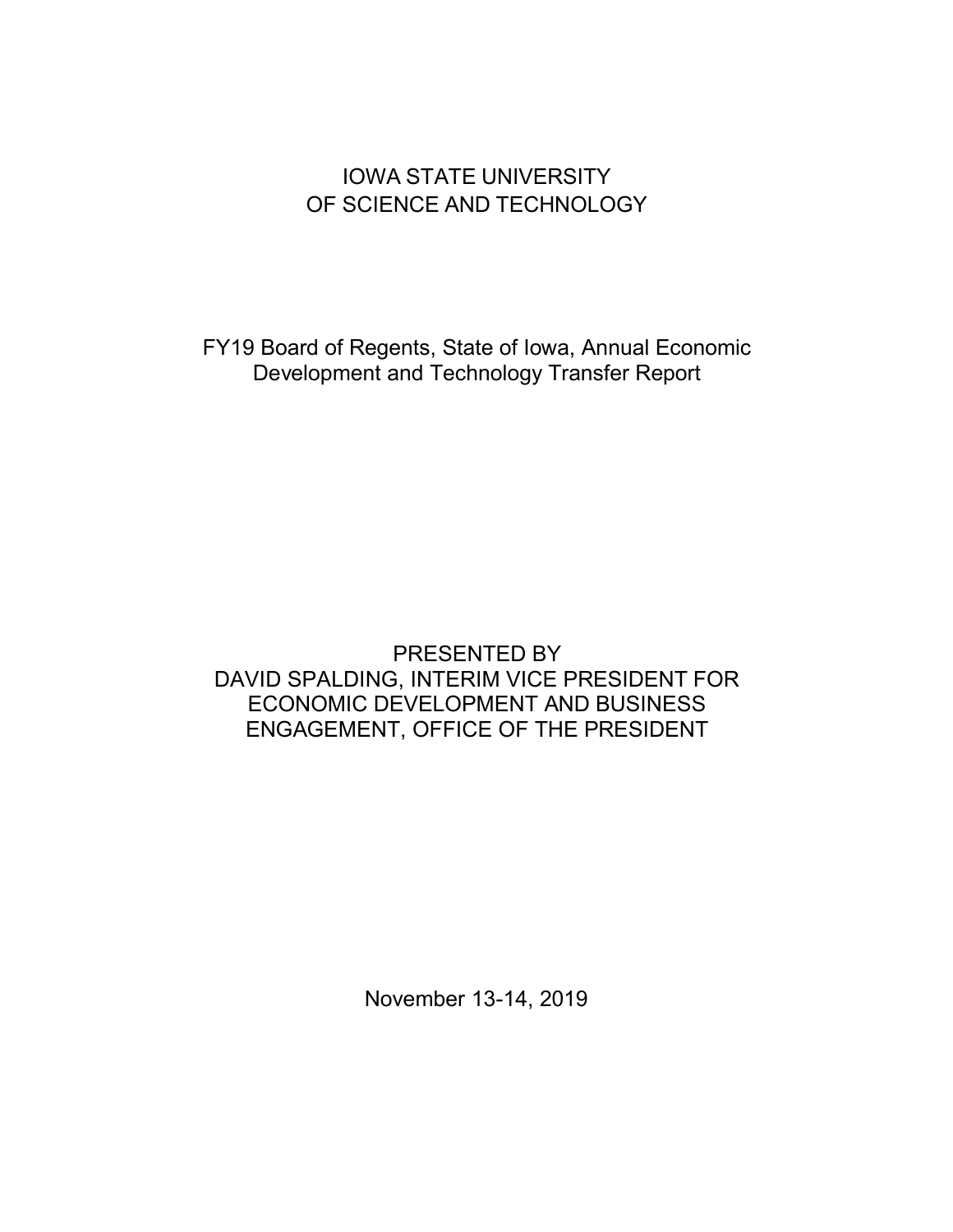#### **Iowa State University Annual Economic Development and Technology Transfer Report – FY2019**

Economic development is a top priority for Iowa State University. Indeed, it is a **prominent goal in the university's strategic plan**, and the university is very proud of the tremendous impact it has on the state economy. **In 2016 Iowa State received the prestigious designation as an** *Innovation and Economic Prosperity University* by **the Association of Public and Land Grant Universities** (APLU), the first university in Iowa to receive this recognition. As the APLU states, "The designation acknowledges universities working with public and private sector partners in their states and regions to support economic development through a variety of activities, including innovation and entrepreneurship, technology transfer, talent and workforce development, and community development."

The Office of Economic Development and Industry Relations (EDIR), which moved into the new **Economic Development Core Facility** in the ISU Research Park in June 2016, consists of the following key university economic development units that provide integrated and comprehensive business, technical, entrepreneurial support, and educational services to Iowa State's clients and partners:

• The *Center for Industrial Research and Service* works with business and industry across all 99 counties to enhance their performance through service offerings in five general areas: technology, growth, productivity, leadership, and workforce. CIRAS leads three federal business outreach programs and two state-based programs, with staff and partners located across campus and across the state.



• The *Small Business Development Center*, administered by Iowa State, consists of 15 regional centers serving all 99 counties in Iowa. SBDC assists individuals interested in starting new companies and provides business services and counsel to existing companies across Iowa to solve management problems, to improve operations, to seek financing, and to pursue new opportunities. Iowa State also operates two regional centers.

# **IOWA STATE UNIVERSITY**

Pappajohn Center for Entrepreneurship

• The *Pappajohn Center for Entrepreneurship* serves entrepreneurs on campus and in our community, provides entrepreneurial opportunities for students including a student accelerator, hosts statewide and local business plan and pitch competitions, and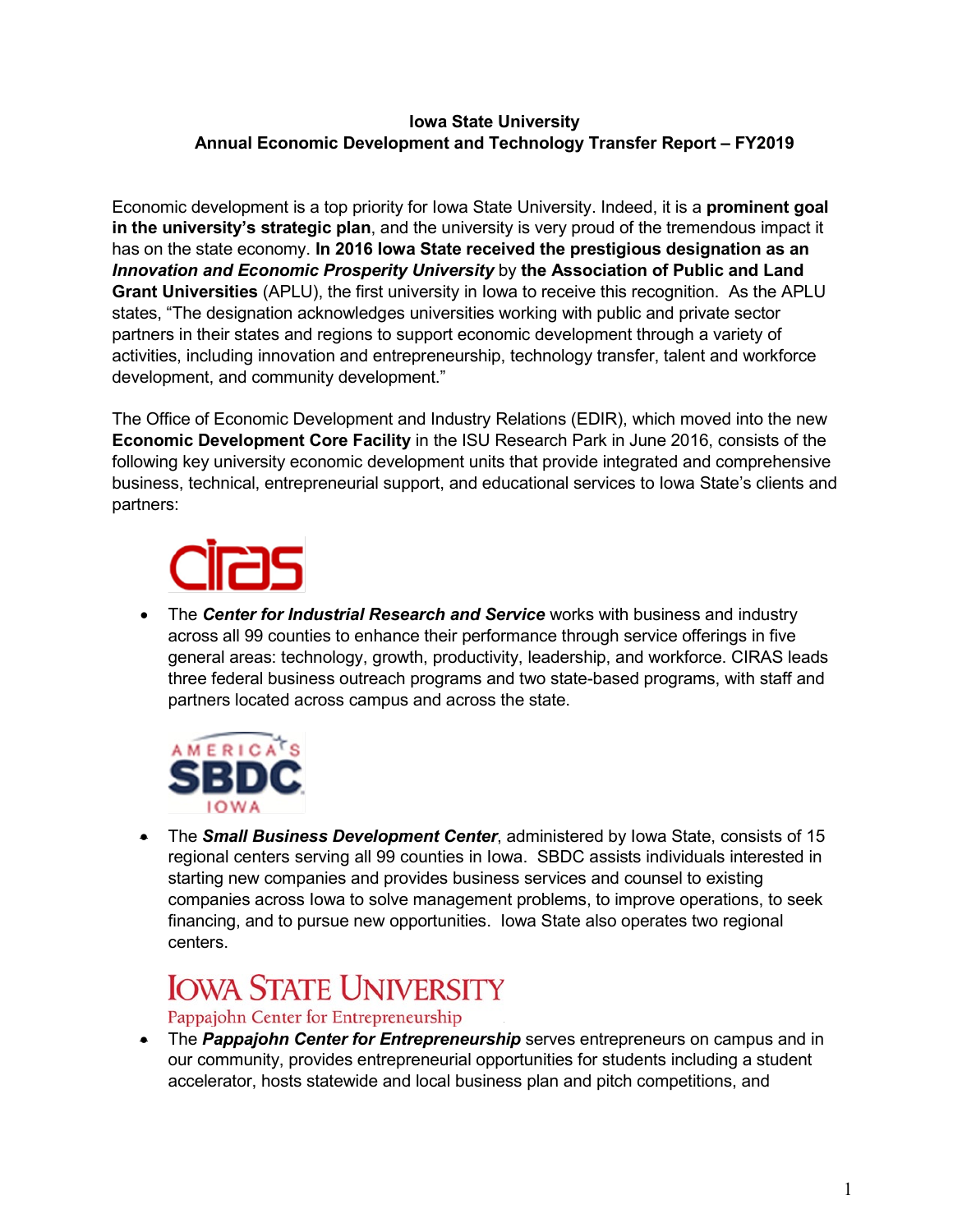participates in university-wide academic programs in entrepreneurship ranging from a cross-campus minor to a PhD program*.*

**IOWA STATE UNIVERSITY IOWA STATE UNIVERSITY Research Foundation, Inc.** 

**Office of Intellectual Property** and Technology Transfer

• The *ISU Research Foundation* and *Office of Intellectual Property and Technology Transfer* protects, manages, markets, and licenses the intellectual property of ISU researchers and implements agreements related to research collaborations with industry.



• *ISU Research Park* provides a resource-rich environment including close proximity and easy access to Iowa State University for its tenant companies, which include start-ups and established companies that range from growing entrepreneurial ventures to global corporations. The Research Park offers high quality labs and office space, as well as numerous services and amenities that support the efforts of science- and technologybased organizations.

EDIR also serves as the gateway or portal to the university's expertise, capabilities, resources, and facilities that support and enhance economic development throughout the state. Thus, EDIR works very closely with other university units that contribute to the university's economic development efforts and impact, including the Office of the Vice President for Extension and Outreach, the Office of the Vice President for Research, and the academic colleges.

Iowa State pioneered the first statewide Extension Service in 1906. The extension experiment – universities actively transferring their research and expertise to every corner of every state – was immensely successful across America and remains so today. Each year more than a million Iowans directly benefit from **Iowa State University Extension and Outreach** programs. ISU Extension and Outreach in collaboration with ISU colleges impacts economic development in the state through all of its programs – Community and Economic Development, as well as Agriculture and Natural Resources, Human Sciences, and 4-H Youth Development.

ISU promotes economic growth in Iowa in a number of ways. We provide business and technical assistance to existing companies, we support the creation of new companies, we help attract new companies and entrepreneurs to Iowa, we create intellectual property and help move research ideas to the market, and we contribute to workforce and entrepreneurial development.

#### **Business and Technical Assistance**

During the most recent full year for the program, the **America's SBDC Iowa,** provided business assistance to individuals and companies **in all 99 counties totaling 4,206 clients** and 12,613 counseling hours. As a result of this counseling, **219 new businesses** were started and **1,457**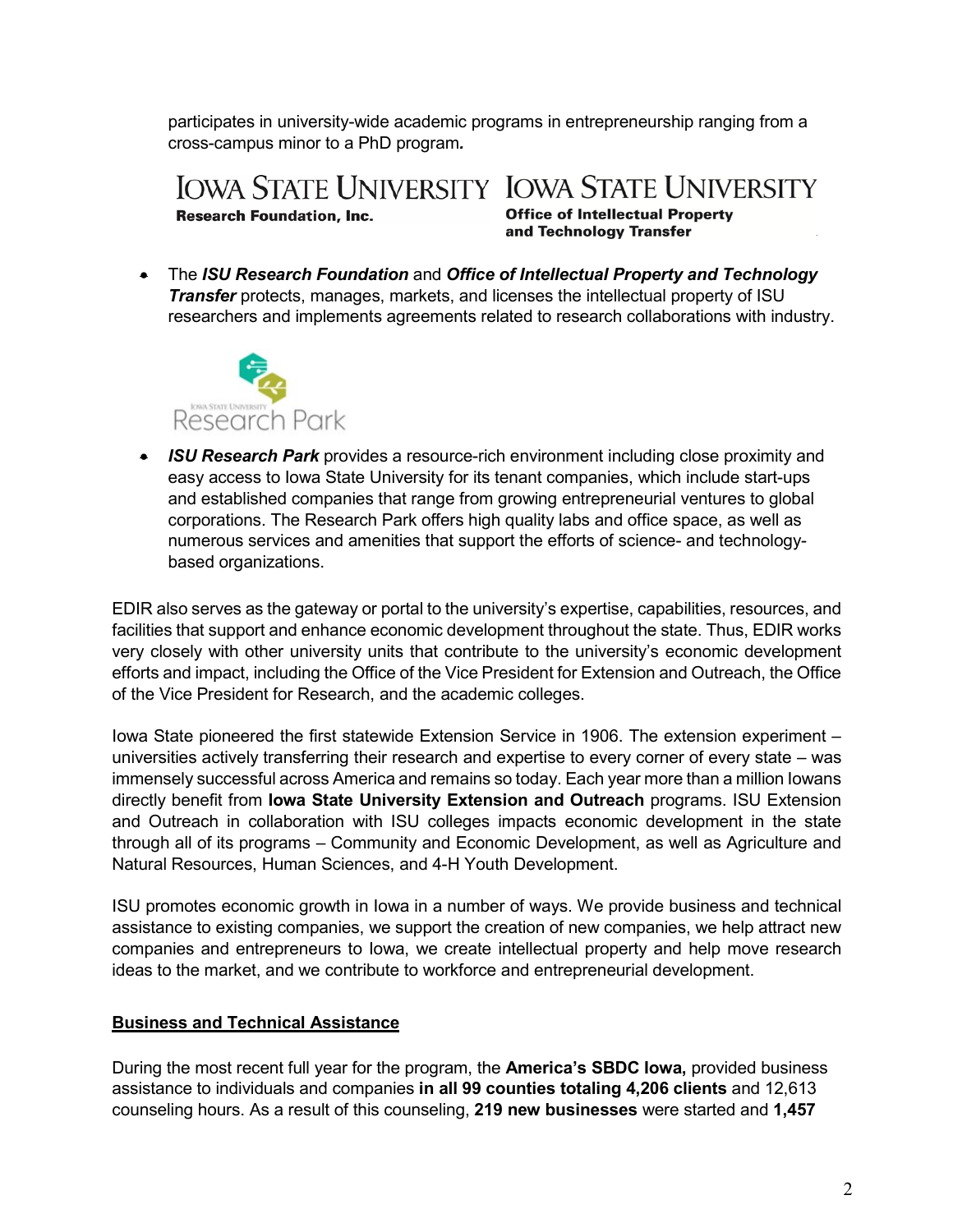**jobs were created**. Additionally, SBDC assistance was credited by clients with increasing their capital infusion by more than \$58.4 million and increasing their sales by more than \$61.3 million. **This translates into 121 new jobs every month, 18 new business every month and sales increases of \$5,111,504 every month.**

The **ISU SBDC regional center, the Mid Iowa SBDC regional center**, and the ISU Pappajohn Center for Entrepreneurship, provided 2,251 hours of counseling assistance to startup and existing companies; **served 823 clients with one-on-one counseling**; provided advice to several hundred clients via telephone and e-mail; and advised a number of technology companies in the areas of licensing, equity-based financing, market entry, and numerous operational areas. The centers **documented 37 new business starts with 204 new jobs created** that have generated **\$6,304,613 in capital infusion** and **\$4,904,379 in sales increases**.

The **Center for Industrial Research and Service (CIRAS)** was created in 1963 to improve the quality of life in Iowa by helping businesses and their communities prosper and grow. Our individually tailored strategy Engage. Educate. Embed. means we work with companies to fashion solutions specific to their individual needs.

CIRAS offers services in five main areas: growth, productivity, technology, leadership, and workforce.

A vast network of university and industry experts brings years of professional experience to CIRAS, making us a leading integrator of solutions in Iowa. Over the past five years, CIRAS and its partners have reported **impact from companies totaling more than \$2.5 billion** (sales gained or retained \$2.1 billion, new investments \$0.3 billion, costs saved or avoided \$0.1 billion) and **nearly 26,000 jobs created or retained** as a result of the assistance they received.

Last year, **1,736 businesses from 96 counties** in the state received assistance on projects or attended educational workshops from CIRAS staff or partners. Companies responding to surveys reported **\$419 million in total economic impact** (\$290 million in sales gained or retained, \$87 million of new investment, and \$42 million in costs saved or avoided) and nearly **4,500 jobs** created or retained as a result of the assistance they received from CIRAS and its partners.

- The **CIRAS Manufacturing Extension Partnership (MEP)** program helps small to midsized manufacturers grow by implementing new technical and management practices.
- The **CIRAS Procurement Technical Assistance Center (PTAC)** assists companies from all industries and skill levels in navigating the contracting processes for federal, state, and local governments.
- The **CIRAS Economic Development Administration University Center Program (EDAUCP)** develops workforce management plans for rural communities clustered near metropolitan areas.
- The **CIRAS Technology Assistance Program (TAP)** provides expertise to Iowa businesses to reduce their risk of deploying technologies.
- The **Iowa Lean Consortium (ILC)** is a member-driven program dedicated to advancing Lean in all sectors of the economy.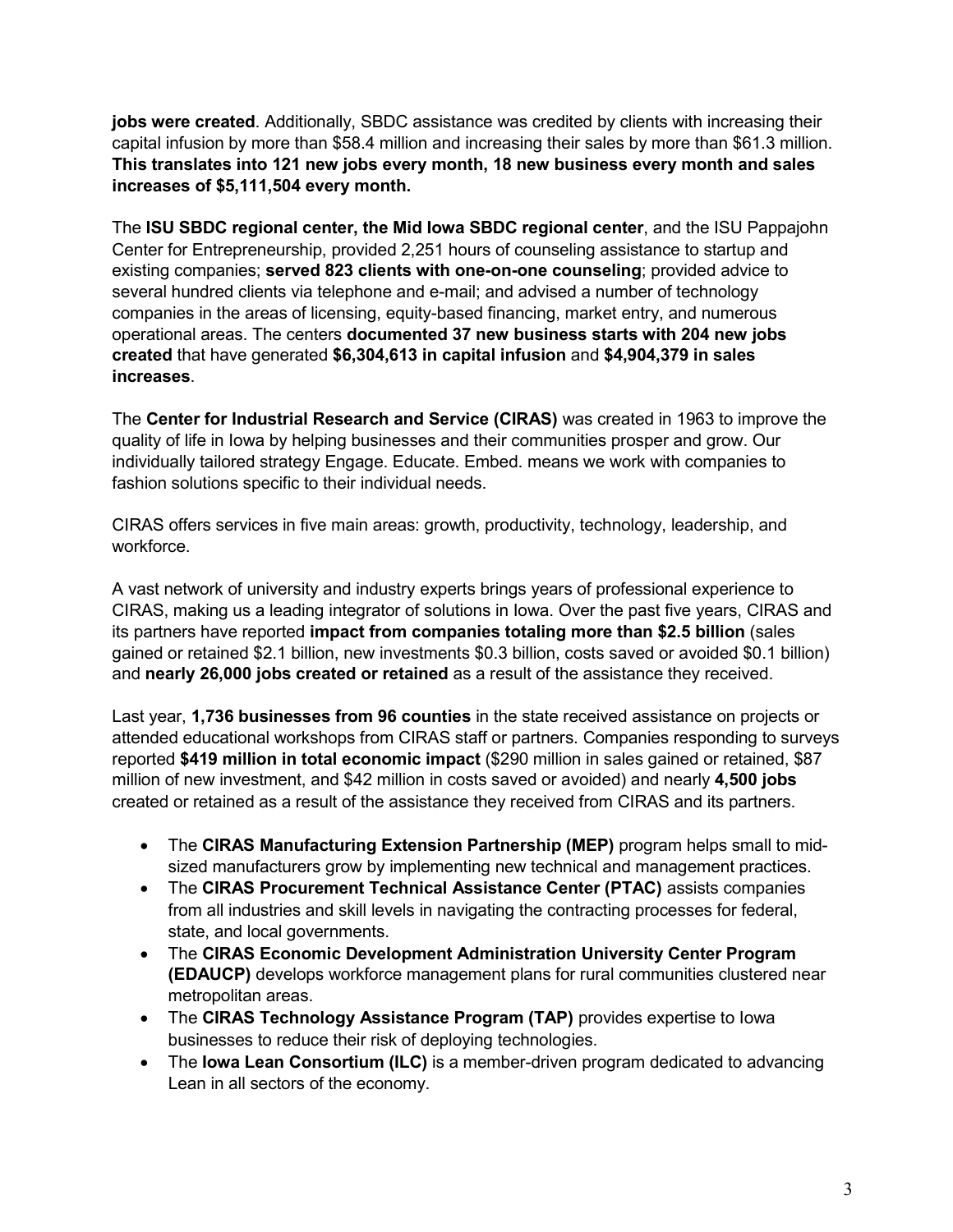**Appendix 1** provides some illustrative examples of CIRAS, SBDC, CyBIZ Lab, ISURF and ISU Extension and Outreach projects with Iowa companies and entrepreneurs during the past year.

**During the five year time frame FY2015-2019 more than 16,000 different companies in Iowa representing all 99 counties benefitted from CIRAS and SBDC business and technical assistance and/or education/training services.** 

The **Community and Economic Development (CED) program within ISU Extension and Outreach** has multiple community development specialists in place with expertise and/or experience working with minority-owned businesses and community business leaders. During the past year, these specialists **helped 27 minority-owned business owners start or improve their own businesses and assisted with the creation and the retention of 9 jobs for minority employees.** This year CED launched an updated Iowa Retail Initiative (IRI) program that provides coaching, training, and technical assistance to small-town independent retailers. In the first six months, IRI provided help to 26 community retail leaders in 8 communities.

This past year the **Agriculture and Natural Resources (ANR) program within ISU Extension and Outreach** made over 288,000 contacts with farmers and agribusinesses through 1,889 meetings, 7,465 face-to-face consultations, and 42,801 phone and email discussions. ANR specialists present research-based information and answer technical questions to help Iowans **grow the economic base of Iowa agriculture**. ANR provides farmers, policy makers, regulators, and agribusiness professionals the opportunity to learn from research-based education to inform their decisions, which leads to sustainable environments, profitable farms, thriving communities, and a more secure food system. **Appendix 2** provides some illustrative examples of this work.

#### **The ISU Research Park**

The Iowa State University Research Park (ISURP) is a growing technology community and incubator for new and expanding businesses, providing access to the vast array of resources available at Iowa State University. The ISURP has realized great success because companies find value in a close physical presence and connection to the university as it facilitates working with faculty and graduate students on research, tapping into and recruiting the graduate and undergraduate student talent pool, and accessing university facilities. ISURP tenants include companies of all sizes and industry focus, though engineering and technology, and bioscience/ag tech comprise the largest proportion, reflecting Iowa State's strength in STEM. Tenants include companies incubated at ISURP as well as established global brands. **Five Iowa companies that had an IPO started at ISURP; today two remain at ISURP and one additional is located elsewhere in Ames**.

In June 2016, ISURP launched the **ISU Startup Factory** to provide a stronger support system for students, faculty and staff wanting to create scalable businesses that address technical, societal or other challenges. Entrepreneurs in the Startup Factory receive formal training, resources, and access to a network of business mentors, advisors, counselors and investors in two 26-week blocks: the first a formal curriculum centered on business validation, and the second, customized to their individual business needs. To date, five cohorts have completed the program and two are currently in the program for a total of 103 new startup companies. Graduated companies have raised more than \$26 million in private and public capital, including fifteen SBIR Phase I grants,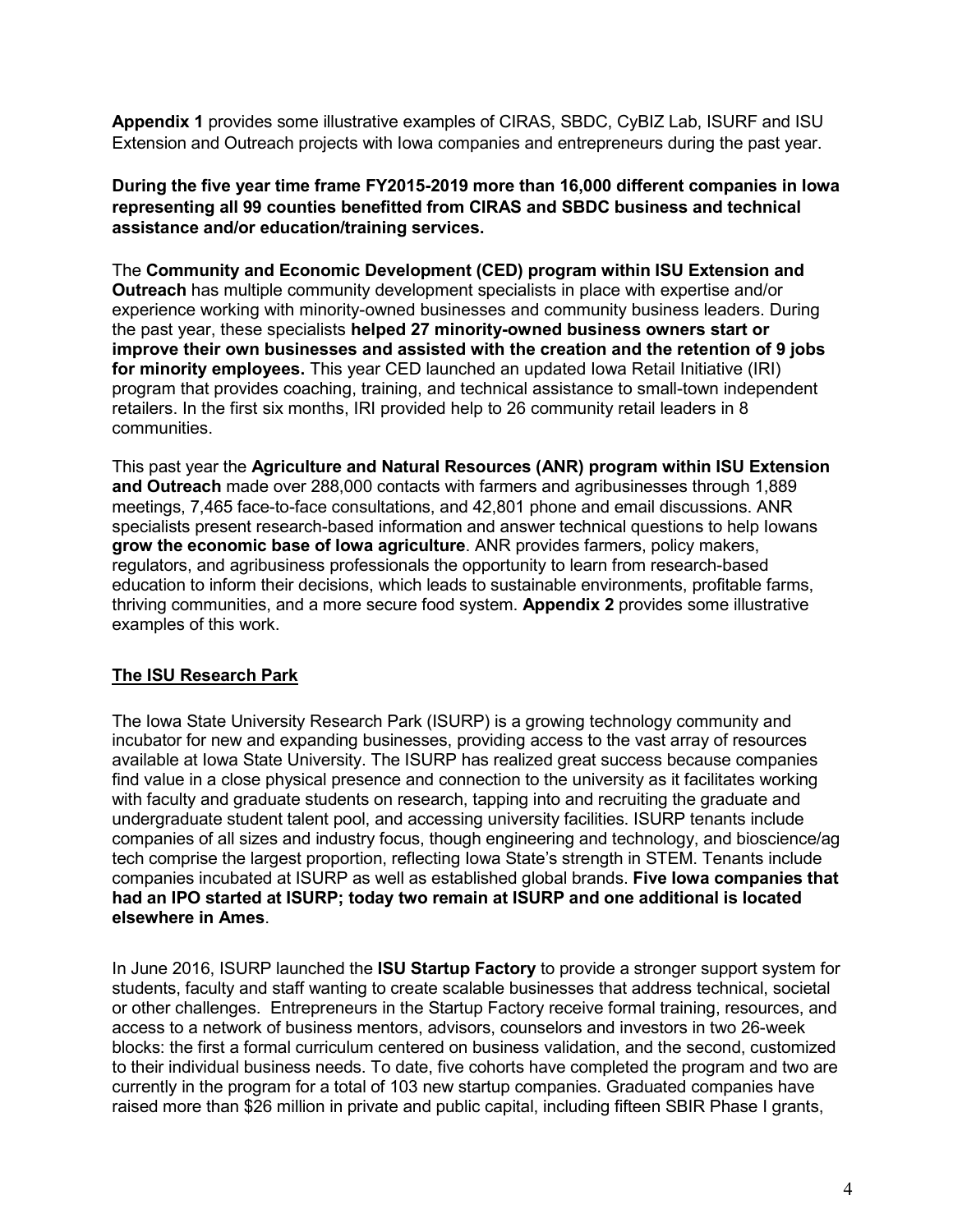five SBIR Phase II grants, ten Proof of Commercial Relevance awards, six Demonstration Fund awards, seventeen angel investment rounds and nine institutional investment rounds. Additionally, these companies have created 80 jobs.

Today, ISURP is a 400-acre development just south of campus with approximately 800,000 square feet of building space. **Seventeen new companies and affiliates, and 34 pre-incubator companies joined ISURP in FY19**, bringing the **cumulative total to 413 companies and 6,068 employees for current and former tenants that are still in existence world-wide**. Currently, there are **96 companies and research centers and 10 affiliates located at ISURP, employing 2253 and 89 people, respectively**. There are 20 pre-incubator companies that remain in ISU Startup Factory space.

In choosing to locate at ISURP, businesses are doing more than simply occupying a building. They are joining a thriving community focused on driving innovation, researching and developing solutions to complex challenges, creating a pipeline that offers easy access to world class talent, and supercharging the state economy.

- Since 2013 the number of tenants has increased 109% to 96; square footage increased 75% to 790,000; and the number of employees increased 88% to 2,253.
- ISURP contributes more to local property taxes than any other entity in Story County (\$1.5 million annually).
- In 2019 ISURP opened a standalone sprayer technology facility for John Deere, in addition to already housing one of its Global Technology and Innovation Centers.
- Collaborated with Story County Conservation to bring the first of its kind nationally, urban demonstration and shared 38 acre community park for tenants and community.
- Headquarters for the AgStartup Engine, a private systematic program to fund AgTech entrepreneurs and help them towards success through mentorship and financial support.
- 200+ student interns work at ISURP at any given time
- 53 corporate locations throughout the state, in addition to ISURP presence
- \$68,000 average salary for ISURP company employees
- An additional 2,500+ are employed throughout lowa from ISURP graduate companies

#### **Workforce Development**

A key component of the university's value proposition related to economic development, and its primary mission, is providing a world class education that provides students with the technical, analytical, problem-solving, communications, and social responsibility skills required in today's workplace. Iowa State is the largest university in Iowa with nearly **34,000 students**, and despite our Midwest location, our student body is quite diverse. Total U.S. multicultural and international enrollment at Iowa State is 25.2% of the student body (14.7% multicultural and 10.5% international). Our students represent every Iowa county, all 50 states and 126 countries. This diversity leads to a wide array of perspectives, capabilities, and ideas that enrich the learning environment. Not surprisingly, our graduates are in high demand and we have a **campus wide placement rate of 95%** (i.e., 95% of undergraduate students are employed in their field or are pursuing graduate education within six months of finishing their undergraduate studies).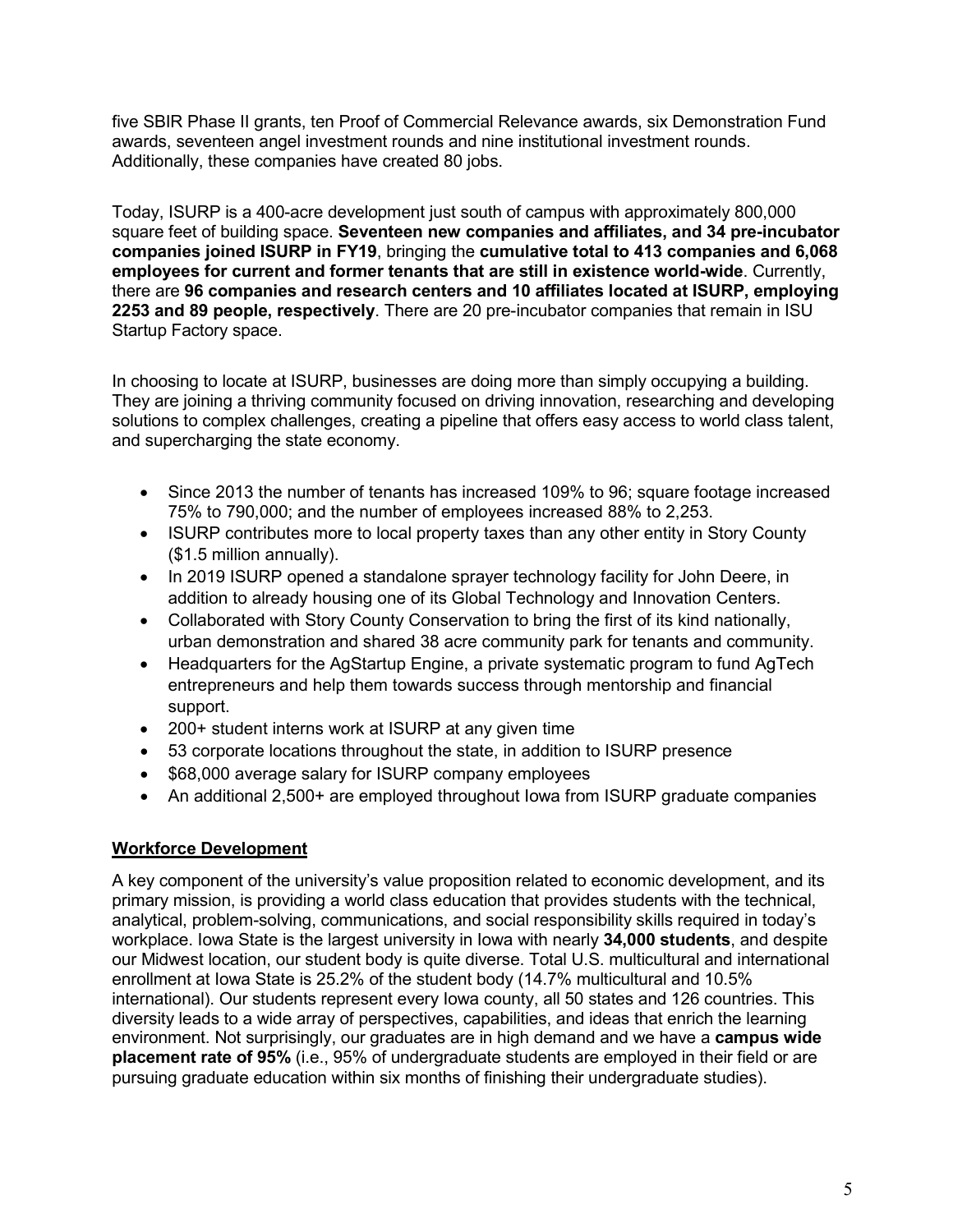**Iowa State is well known for providing students with professional development activities on campus that give great opportunities for companies to utilize our students' talents.** We have excellent entrepreneurship programs in every college as well as "experiential learning" centers that provide opportunities for cross functional teams of students to work on business projects. **Each year more than 500 Iowa State students intern at ISU Research Park companies and university centers**. Additionally, engineering students complete a senior capstone project, and several faculty across campus integrate company projects into their courses.

During the summer of 2019, the **Pappajohn Center for Entrepreneurship** sponsored the fourth cohort of CYstarters, an 11-week summer accelerator program for students and recent graduates from across campus. **Seventeen students on 15 business teams were selected to spend the summer in a hands-on mentoring environment at the ISU Research Park to launch and grow their companies.** Students participated in educational sessions, received mentoring, and essentially interned in their own companies instead of working elsewhere during the summer. All 15 teams successfully launched their business or their MVP. Eighteen (18) of the 35 total businesses from the previous three year's cohorts are still active and have gone on to be successful in state and national competitions. Also, 9 of the 35 have received state funding or private investment.

Nearly 200 students competed in the Pappajohn Center's campus wide pitch and business competitions, a number of whom received financial support for their fledgling concepts and went on to participate in national competitions and entrepreneurship accelerators.

The Pappajohn Center partnered with the Ivy MBA Program to host a first-of-its-kind national MBA case competition, featuring an ISU technology startup, Gross Wen Technologies, as the live case. Eight universities including Baylor, Purdue, Illinois, Washington, Wisconsin, Missouri, Kansas, and Texas Tech spent a weekend at Iowa State learning about the technology and competing to provide the best market strategies for the company.

The Iowa State Pappajohn Center works collaboratively with the other four JPEC programs to host a statewide student competition, a statewide Iowa entrepreneur competition, a weeklong entrepreneur summer boot camp in Okoboji at the Lakeside Lab, and a fellowship with Entrepreneurs Organization Iowa. Through these programs and support again this year from IEDA, the JPECs awarded \$120,000 in incentives for entrepreneurial ventures. Six of the twelve finalists were Iowa State University ventures.

The Pappajohn Center for Entrepreneurship **placed 46 student interns in startup companies located at the ISU Research Park**, and reported **over 3,800 students enrolled in entrepreneurship-themed coursework** across campus. **Over 10,000 individuals participated in programs and classes focused on entrepreneurship, startups and small business.** 

During the summer, the Pappajohn Center partnered with University Marketing and all of the colleges to host a 10-day pitch off event at the Iowa State Fair exhibit. The university's "STANDING InnOVATION" competition included a total of 168 pitches over the course of the fair, with 12 entrepreneurs emerging as winners in several categories. In addition to showcasing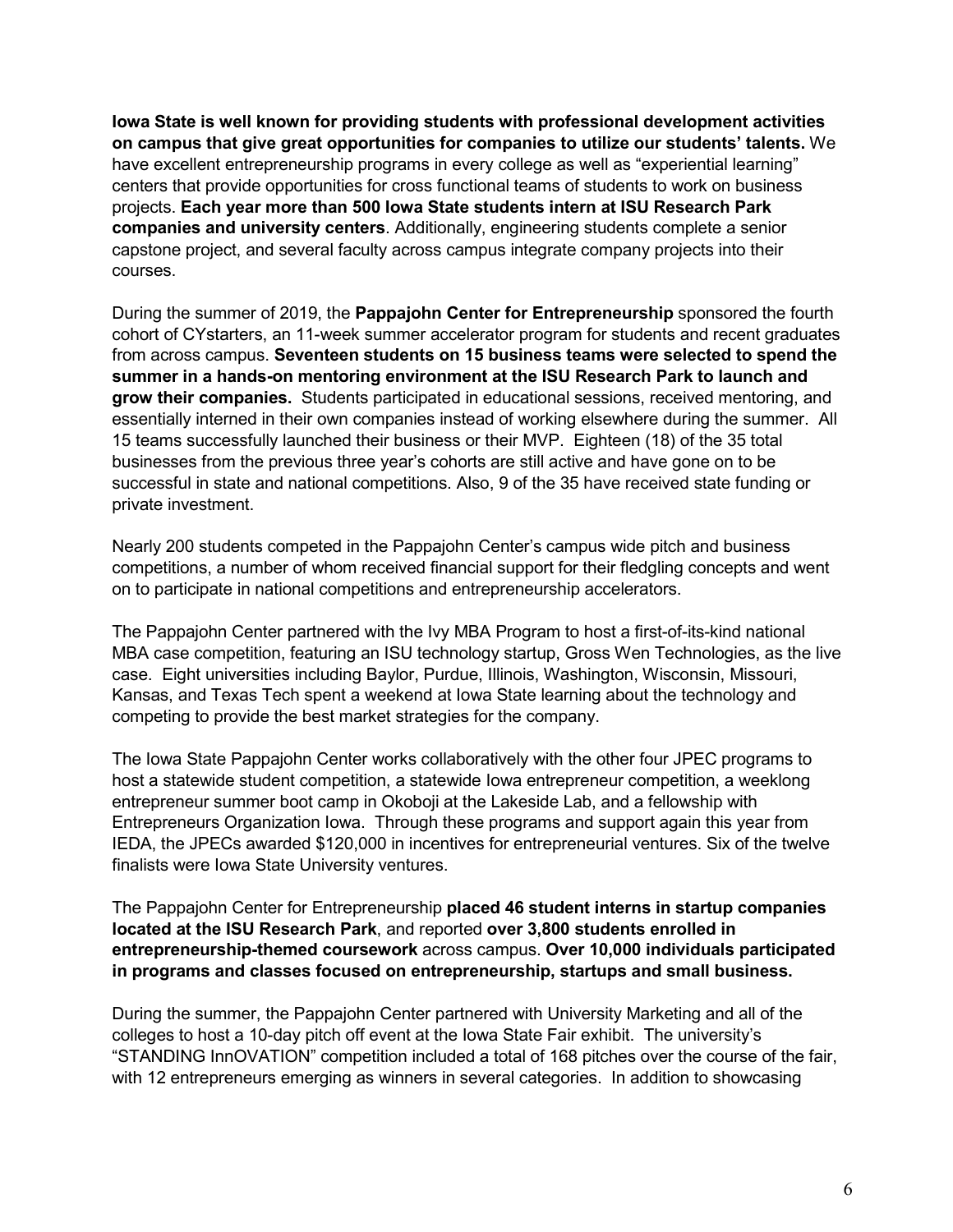Iowa State's incredible young talent, a number of important connections were made through alumni and fairgoers who stopped to encourage those participating.

The CyBIZ Lab interdisciplinary student consulting program offers business solutions to companies of all sizes as well as supports faculty commercialization efforts through the Regents Innovation Fund (RIF) program. The improved performance resulting from these interactions allow businesses to retain and often expand their workforce. **Seventy-five (75) CyBIZ Lab students working part-time completed 39 consulting projects** that gave students the opportunity to work with actual businesses to solve business problems. All of the clients this academic year were Iowa-based companies or organizations.

CyBIZ Lab has established a number of partnerships across campus that have expanded the learning opportunities for students and significantly increased the impact students have had with real businesses. **CyBIZ Lab** paired up to performed **market validation research with six (6) ISU faculty members pursuing technology transfer projects through the RIF program**  through EDIR, with another nine (9) RIF projects anticipated for fall 2019. CyBIZ Lab partnered with the Ivy Colleges of Business, Ivy Supply Chain Forum, University Library, and the Ames Lab Critical Materials Institute on internal program projects, and collaborated with ISU Extension and Story County Conservation on a number of community projects. CyBIZ Lab secured a grant that allowed technical graduate students to join CyBIZ Lab work on six new projects primarily focused on supporting startup and small Iowa businesses.

As part of normal operations, CyBIZ Lab works with clients that include startups, non-profit organizations, government agencies, communities, college administrators, national professional organizations, small and medium sized businesses, and large global companies. CyBIZ Lab is unique in that teams are interdisciplinary and include both undergraduate and graduate students working together; projects also have a flexible timeline outside the classroom schedule, which allows teams to be highly responsive to company needs.

Last year, **engineering students worked on 151 projects, 129 of them with Iowa companies. This included 83 different Iowa companies across 31 Iowa counties**. Companies responding to surveys reported **impacts of more than \$84 million** for these projects.

Iowa State University Engineering Community Outreach continues to support workforce and economic development in Iowa and the nation through creation and delivery of STEM programming to K-12 youth, educators and the public since its inception in 2002. Trainings, events and awareness initiatives impact communities and industry talent expansion through engagement to increase the diversity of STEM students and exposure to career pathways. Programs directed include *FIRST®* LEGO® League and *FIRST®* LEGO® League Jr. where over 730 teams across the state participated in 60 events throughout the academic year supported by over 1,000 volunteers. Summer camps were attended by 500 youth with 50 percent being female and 29 percent under-represented minority participants**. Leadership of Manufacturing Day resulted in over 125 events with communications out to over 5,000 education and industry stakeholders to promote Iowa manufacturing and the many state organizations working in partnership.** Training materials to support industry engagement and utilization of best practice for youth engagement were created and delivered to continue to support business and industry workforce development with research-based best practice. Each year programming continues to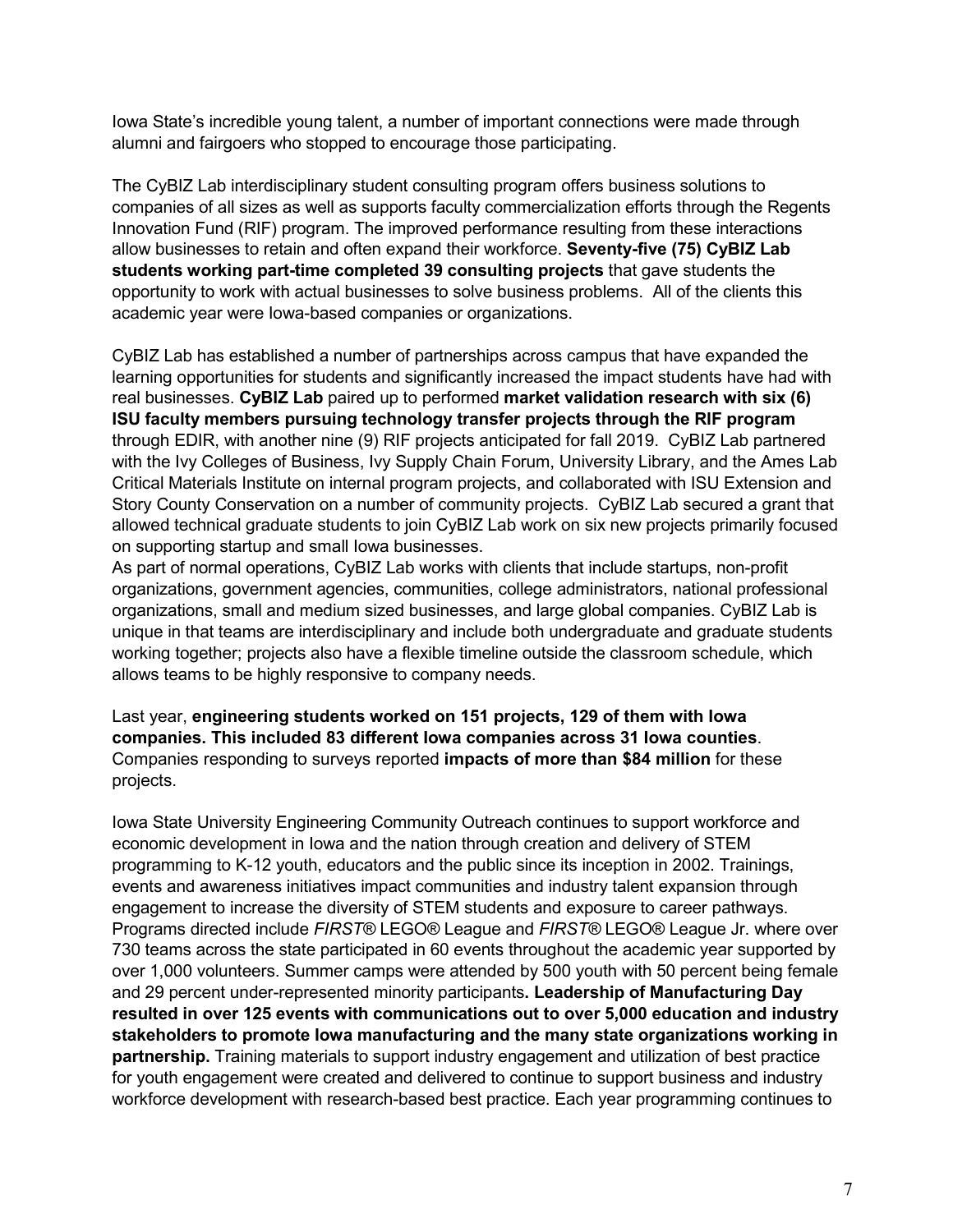expand to meet the needs of educating and inspiring Iowans into high-skill, high-demand STEM careers.

In addition to professional development opportunities on campus, ISU's career services offices work closely with companies to assist them in establishing internships for our students. Internships provide students the opportunity to apply what they are learning on campus as well as the opportunity to experience firsthand the type of work environment they will be entering after completing their studies. Companies benefit from the interns' work output (many companies calculate a return on investment for their internship programs, and the returns are impressive), and they use the internship as a testing ground for prospective new employees. This past year our career services offices were able to document over **2,600 ISU interns who were employed by more than 1,100 different Iowa employers located in 276 communities in 92 counties.** These numbers do not include students who did not register their internship nor do they include students who had non-internship jobs related to their field of study.

**Iowa State also contributes to workforce development in the state by supporting students' learning and skill development even before they get to the university.** For example, Iowa State University's North Central STEM Hub, one of six regional hubs of the Iowa Governor's STEM Initiative, has been connecting education and business to increase student interest and ability in STEM. The North Central STEM Hub has hosted STEM festivals at the Iowa State Fair, Mason City, Boone, and Marshalltown, and with WiSE and Ames Laboratory at Iowa State University, where families engaged in hands-on STEM activities hosted by formal and informal educators, community colleges, businesses, and economic development organizations. **The North Central STEM Hub supported more than 180 educators and more than 10,000 PK-12 students** in the region with STEM Scale-Up programs in an effort to increase the students' interest and ability in STEM. ISU Extension and Outreach professionals play a significant role in each region through representation on each of the six Regional Advisory Boards.

**4-H Youth Development prepares Iowa's young people for careers.** By participating in 4-H educational experiences, youth develop STEM, communication, leadership, civic engagement, healthy living, and general life skills. Youth are challenged to actively pursue careers and education beyond high school and build skills. In fact, annually about 91 percent of 4-H seniors report they intend to pursue trades or post-secondary education within 12 months of graduation. 4-H programs reach nearly 100,000 Iowa youth every year**.**

• Over the past two years, 4-H has added **FLEx2Go** (part of the Forward Learning Experience) – field-based kits containing Oculus Rift Virtual Reality sets, a 3-D printer, and a 360-degree camera. The camera captures video in 360 degrees, which when combined with Virtual Reality, allows the viewer to be right in the environment. The first 4-H 360 videos immersed youth in agriculture production experiences to better understand practices in modern agriculture. This past year, **4-H partnered with the Northwest Iowa Manufacturing Sector Hub**, formed through a consortium of manufacturers, to demonstrate career possibilities within modern manufacturing in youths' backyards. Now there is 360-degree tour of a manufacturing plant in Rock Valley, Iowa. This video has been used in multiple ways to introduce youth to what it is like to work in a modern facility and to challenge youths' preconceived notions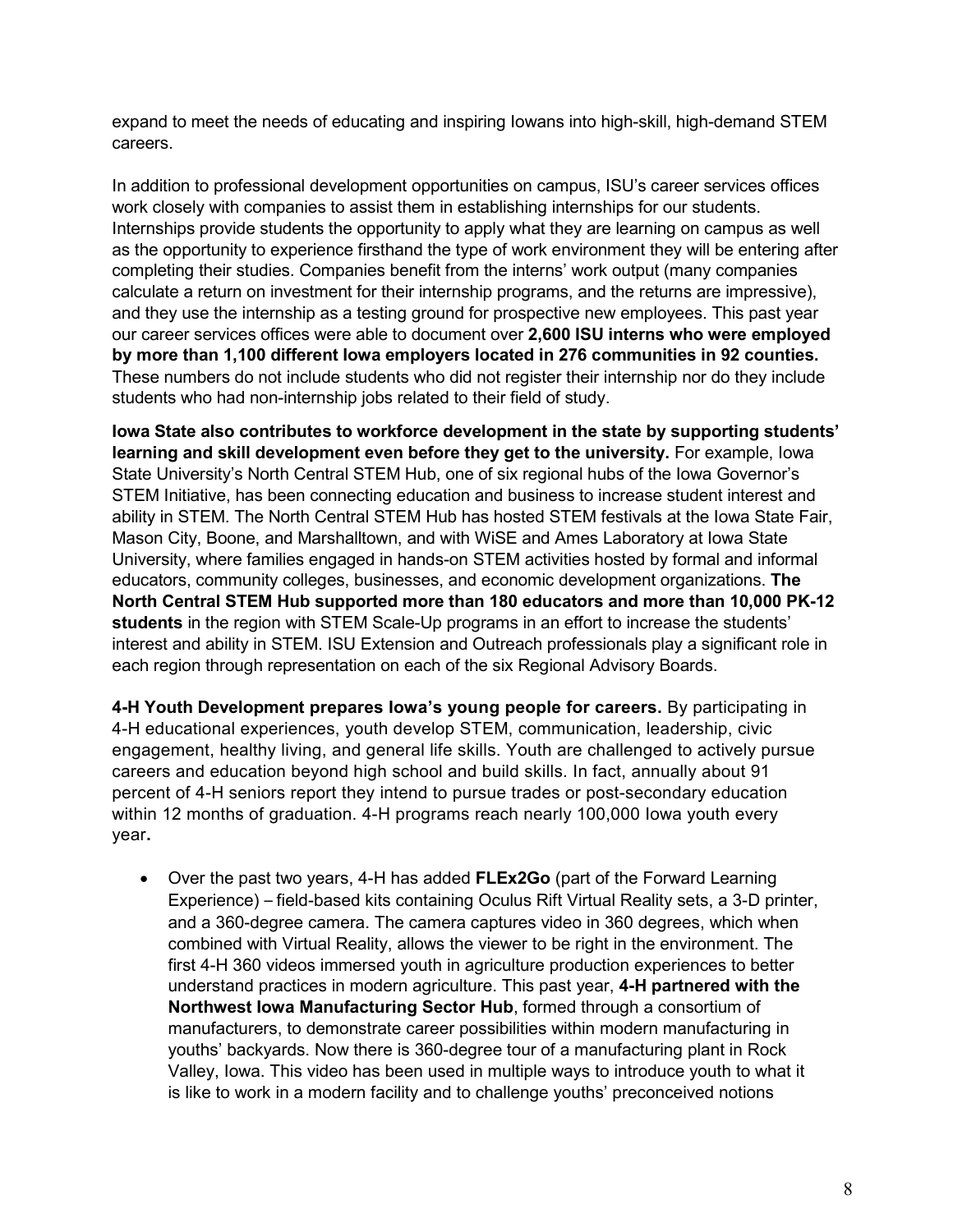about manufacturing. The 4-H 360 sector hub partnership was featured in a panel session at the Governor's Future Ready Iowa conference and has led to work with the local Future Ready Iowa work team.

- This summer, **FLEx2GO led sessions at FutureFest** at NICC in Mason City. FutureFest is put on by Iowa Rehabilitation Services through the Iowa Department of Education. The goal of Rehabilitation Services is to help individuals with disabilities obtain employment following graduation. The use of the 4-H 360-degree materials allowed 40 high school youth with disabilities to experience career environments within manufacturing and agriculture without leaving the NICC campus, thus limiting liability and confidentiality concerns.
- **AgOvation** is a new program within Iowa 4-H that helps youth develop 21st century skills through a year-long competition. Currently teams in Sac, Jefferson, Van Buren, Cherokee, Dallas, and Linn counties are participating. Each team identifies a problem in modern agriculture, researches it, develops a solution, tests their solution, and presents their work in a "Shark Tank" type experience to industry professionals. Each team has a mentor and industry advisers to help them as they prepare for the finals, slated for October 5 in Ames. Clay County hosted an AgOvation camp this summer to introduce the program. Youth started their day with a Zoom conference with the USDA Undersecretary for Farm Production and Conservation. They worked through the Armadillo Challenge from Monsanto. In the afternoon, the youth formed teams, each with an adult mentor, where they identified problems in agriculture, developed solutions, and presented to a team of industry professionals. Problems/solutions that were developed included designing a "safe" backyard poultry house, biosecurity in show livestock, and a water skimmer for goat waterers. This program was conducted through a partnership with the Spencer Middle School FFA.

Finally, several ISU units provide training and related educational activities to a wide variety of individuals, occupations, and industries across the state. **Appendix 2** provides several such examples.

### **Technology Transfer**

In FY19 ISU researchers submitted **165 disclosures of intellectual property**, and our technology transfer office **filed 98 patent applications**. In calendar year 2018, ISU had 34 utility patents issued, placing it 69<sup>th</sup> on the list of the top 100 institutions with U.S. patents issued. In FY19 ISU had 32 patents issued. Additionally, last year ISU technologies resulted in **46 license and option agreements worldwide with 25 in Iowa**. ISU currently has **155 license and option agreements yielding income. Iowa companies earned \$8.3 million revenue from ISU licensed technologies in calendar year 2018, and four startup companies based on ISU technologies were formed in Iowa.** Globally, total sales revenues from ISU licensed technologies were **\$88.3 million**. In addition, 103,000 bushels of ISU developed soybean varieties were planted across the Midwest.

The **Regents Innovation Fund** program at Iowa State has a competitive research component that pairs ISU faculty members with Iowa industries (primarily new to young startups) to create economic benefit for the companies. Please see **Appendix 3** for a complete report on Regents Innovation Fund uses and results.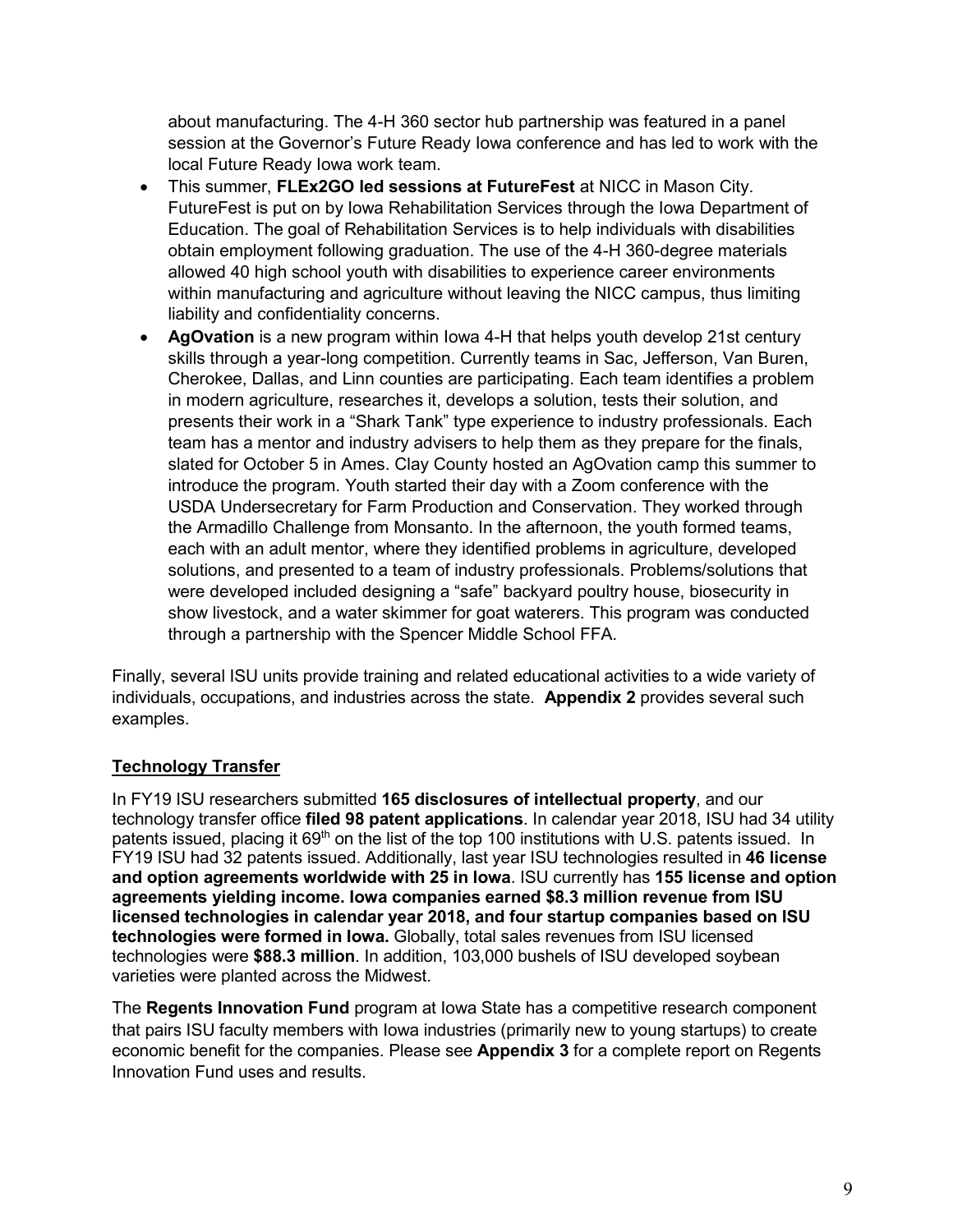#### **Research**

Year after year Iowa State proves itself to be one of the nation's leading research-intensive land-grant institutions, a status that was again reinforced in FY19 when the university set new standards for total, federal and non-federal external research funding. The \$260.9 million in **total FY19 external research funding** surpassed the previous milestone of \$252.5 million established in FY16. The \$181.1 million in **federal external research funding** received in FY19 was 6.3% higher than FY18's total of \$170.3 million, and broke the previous record of \$174.8 million set in FY16. **Non-federal external research funding** for FY19 was \$79.8 million; \$57.2 million came from corporate/industry sources, of which \$20.7 million came from companies headquartered in Iowa or that have a significant footprint in the state. The increase in nonfederal external research funding – up 5.8% from FY18 and 2.7% more than the previous record established in FY16 – contributed significantly to Iowa State attracting \$469 million in total external funding in FY19, the third-highest amount in the university's history.

Sponsored research funding is critically important in placing Iowa State faculty at the forefront of innovative discoveries and economic opportunities that make our state more competitive and help improve lives in Iowa and beyond. This is particularly true in the Biosciences arena that Governor Kim Reynolds has identified as a key growth engine for the state's economy.

Previous and ongoing investments in key research facilities such as the Center for Biorenewable Chemicals (CBiRC), the BioCentury Research Farm, the Plant Sciences Institute, the Nanovaccine Institute and the Veterinary Diagnostic Lab, have positioned Iowa State to play a critical leadership role in the state's overall Biosciences initiative. Together, the university and the state of Iowa are collaborating to take important first steps in establishing nationally renowned innovation ecosystems in these Iowa-advantaged Bioscience platforms:

- *Biobased Chemicals and Products*;
- *Precision and Digital Agriculture*; and
- *Vaccines and Immunotherapeutics*.

*Biobased Chemicals and Products* is an area in which Iowa State has already generated a great deal of momentum. For instance, through collaboration with the United Soybean Board and Argo Genesis Chemical (AGC) – and its parent company, Seneca Petroleum – Iowa State has demonstrated the utility of a bio-based polymer modifier for asphalt that was discovered at Iowa State University. With nearly ninety percent of the mass of the polymer coming from high-oleic soybean oil, this modifier enhances elastic recovery and low-temperature performance of roadways, allowing lower-quality asphalt binders and recycled asphalt pavements to be used in place of high-cost paving-grade binders. AGC constructed a one-ton per day pilot processing facility at the BioCentury Research Farm to produce the high-oleic soybean oil-based polymer (PAEHOSO) on a quasi-commercial scale to enable the bio-based polymer's performance to be evaluated in multiple field demonstration projects. The overall objective is to bring PAEHOSO to its first market segment which has the potential to consume more than 300 million pounds of high-oleic soybean oil each year. The benefit to Iowa famers could be even greater further down the road. Thermoplastic elastomers (TPEs) such as PAEHOSO can be used in a variety of applications, from adhesives to soft-touch grips on products. With a wide range of applications available, soy-based TPEs could create a demand that exceeds one billion pounds of high-oleic soybean oil.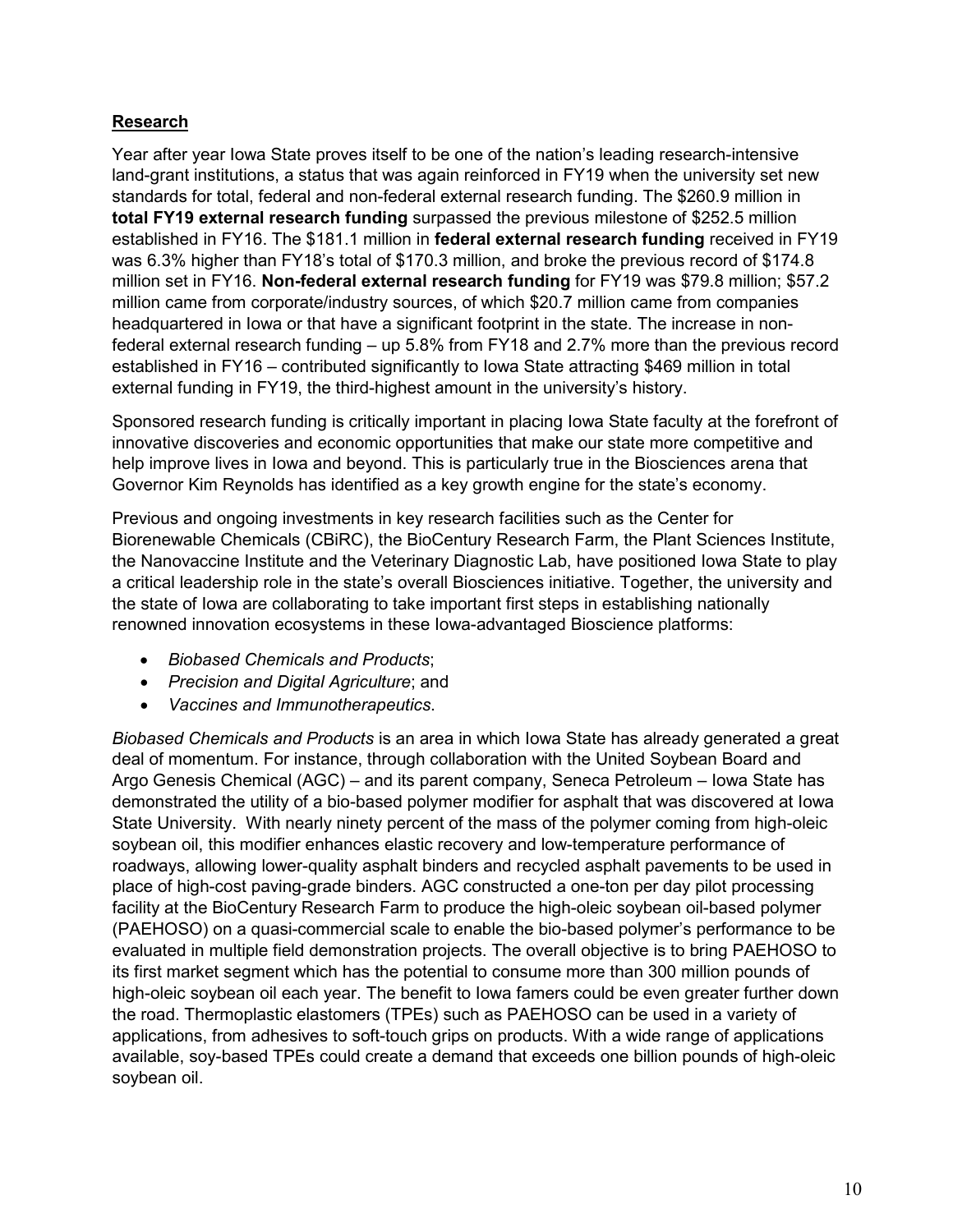Also worth noting is the emergence of Ames-based Sumatra Biorenewables, LLC, a standalone company founded in 2015 that resulted directly from research conducted through CBiRC. The company develops and produces novel monomers that are incorporated into polyamides and polyesters to provide uniquely valuable properties – like enhanced tensile strength and low water absorption – that can be used in applications such as textiles, 3D printing and automotive parts. In July 2019, the National Corn Growers Association (NCGA) selected Sumatra Biorenewables as one of three winners of the association's "Consider Corn Challenge." NCGA started the annual challenge to highlight corn's myriad potential uses and its flexibility as a feedstock for biobased products, helping farmers partner with industry to establish new valueadded uses for their crop.

The *Precision and Digital Agriculture* platform provides one of the true successes in publicprivate partnership at Iowa State. Deere and Company has steadily increased its investment in research at the university and bumped up its sponsorship in FY19 by 12.6% compared to the previous fiscal year. This funding has supported a range of projects in areas that include precision agriculture, telematics data analytics and next-generation machinery automation. The value Deere sees in its partnership with Iowa State is further evidenced in the new John Deere Technology Innovation Center that the company opened in the ISU Research Park in July 2019.

Within the *Vaccines and Immunotherapeutics* platform, Iowa State is leveraging the interdisciplinary efforts of the Nanovaccine Institute (NI) to develop new vaccine paradigms based on nanotechnology. This work has resulted in a recent translational NIH-R01 award for the design of room temperature-stable universal influenza nanovaccines that would protect against a wide range of influenza A strains. The grant brings together ISU and UI researchers – along with researchers from two private sector companies – and provides support for the development of translational animal models and a lead candidate vaccine that will significantly advance progress towards clinical trials.

In a study supported by Merck, NI researchers have focused on the development of a universal influenza vaccine based on equine serum that can protect animals and humans against multiple influenza strains. The novel vaccine formulation has been shown to protect mice, chickens, ferrets, pigs, and horses from multiple influenza strains. These encouraging results suggest this novel vaccine could have a positive impact on the state's economically significant swine and poultry industries as well. The Iowa State Veterinary Diagnostic Laboratory – with its world-class capabilities – plays a valuable role by helping identify specific disease challenges and then assessing the efficacy and impact of new vaccine technologies that might be used to address these issues. In addition, collaborations with Iowa companies such as PathoVacs and PK BioSciences have enabled development of new diagnostic methods and immunotherapeutics to combat neurodegeneration. These diagnostic methods are currently being evaluated by Roche for licensing and adoption.

Finally, two additional National Science Foundation (NSF) programs are helping fuel research that will further support Iowa's economy. NSF launched the Innovation Corps (I-Corps) program to help prepare scientists and engineers to extend their focus beyond the university laboratory to accelerate the economic and societal benefits of NSF-funded basic-research projects that are ready to move to commercialization. Since Iowa State became an I-Corps site in 2017, the program has launched six new companies and raised more than \$1.5 million in venture financing. These companies have also engaged with the pioneering ISU Startup Factory, receiving formal training, resources and access to an invaluable business network.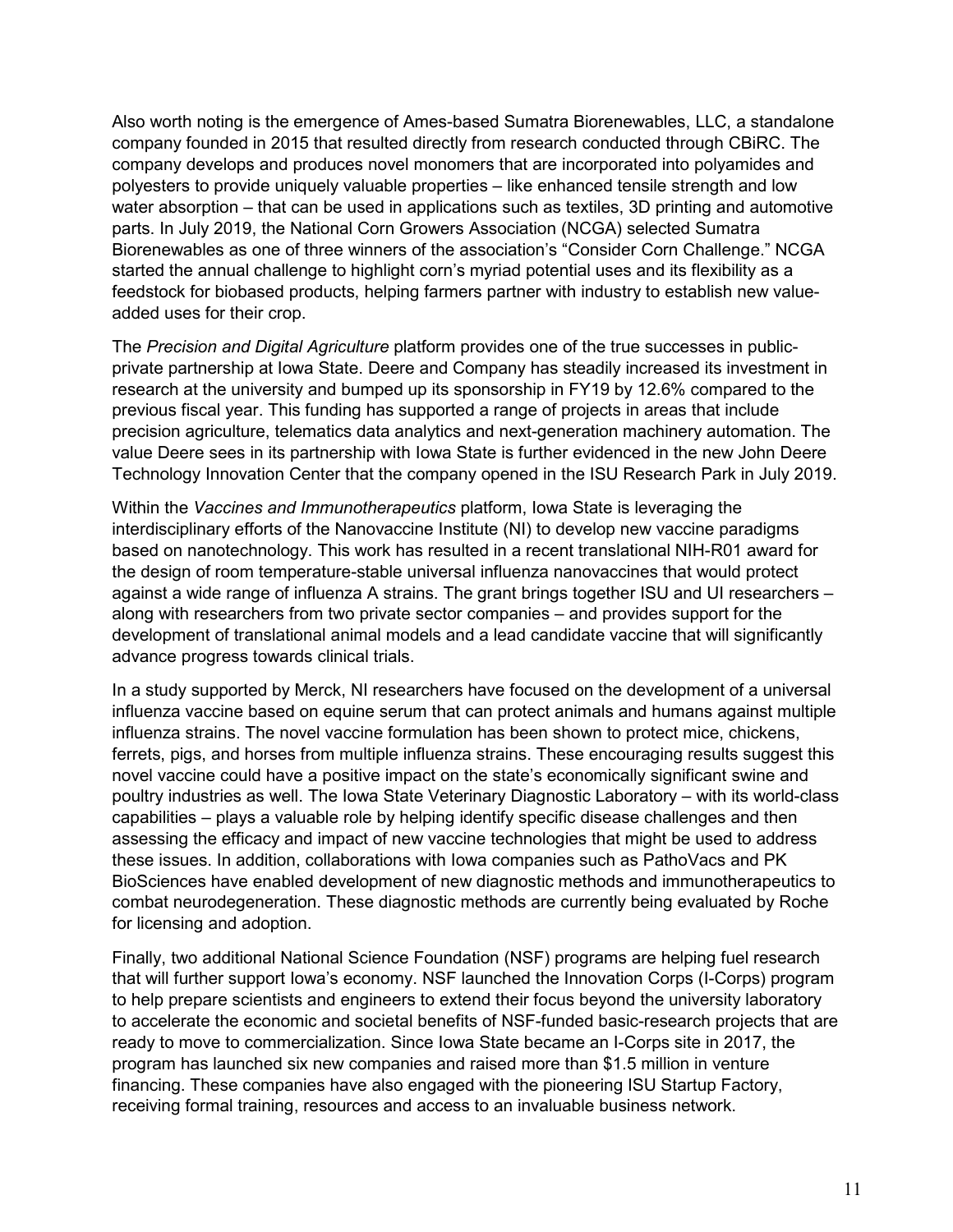Iowa State has taken the lead in a statewide effort in applying for EPSCoR (Established Program to Stimulate Competitive Research) funding. The \$20 million in EPSCoR funds, if awarded, would be invested to support *Biobased Chemicals and Products* technology development and transfer, workforce development and economic development. In addition to Iowa State, the project team encompasses the University of Iowa, University of Northern Iowa, Dordt University, and would also engage private and community colleges as well as K-12 STEM education and industry partners within the state.

#### **Assistance to Communities**

Assistance to Iowa communities is the focus of many of the programs managed by ISU Extension and Outreach. Some examples of direct economic development assistance to Iowa communities are provided below.

**CED specialists provide skills training** each year for more than **50,000** community leaders, local government officials, business owners, entrepreneurs and volunteers.

#### *Local Government Programming*

The CED unit, in collaboration with the Iowa League of Cities, has assumed the activities conducted by the University of Iowa Institute for Public Affairs, including strategic planning and goal setting for local and regional governments and training on a wide variety of legal, fiscal, and policy topics related to good government best practices. In FY19, CED specialists provided strategic planning and goal setting assistance to 4 local governments and 3 nonprofit organizations.

#### *Student Involvement in Community Development*

In spring 2019, 18 upper-level Community and Regional Planning students conducted a series of focus groups in Ottumwa to garner input on the issues and opportunities for Ottumwa's continued housing development, with assistance from CED specialist Himar Hernández. The Office of State and Local Governments employed a student intern to assist in organizing and carrying out the 2018 Municipal Professionals Institute and Academy in July 2018. CED employs a graduate student intern to assist with a workforce study in Keokuk. With funding from the Vice President for Extension and Outreach and LAS, CED hired three Latino studies interns who spent 2 months in Sioux City working part time with a local partner and part time in the community developing a Latino business needs assessment. The interns conducted an inventory of Latino-owned businesses, including retail, construction, and Spanish-language media, as well as existing entrepreneur support and local organizations and agencies. They performed extensive research using data resources and personal interviews. CED plans to use the information in their final report to better determine how ISU Extension and Outreach knowledge and programming can be helpful to the Latino/a business community in Sioux City in the future. Two graduate students worked with CED specialists to conduct a needs assessment for the Iowa Department of Management and ISU College of Human Sciences for the Early Childhood Iowa Program. They analyzed data collected from 25 focus groups held throughout the state in summer 2019.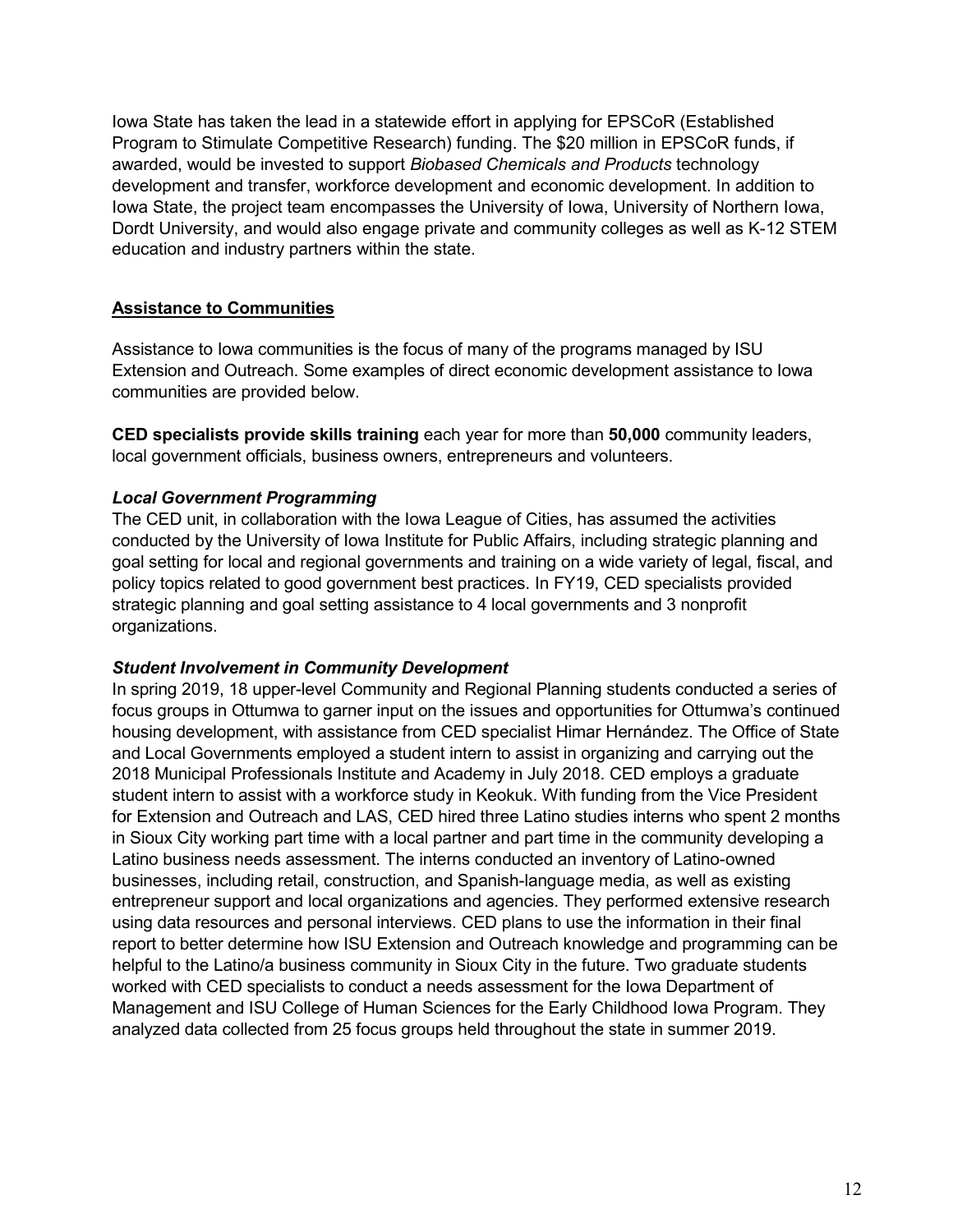#### *Iowa's Living Roadways Community Visioning Program*

For the past 23 years, the Community Visioning Program has helped rural communities plan transportation enhancements using state funds from the Iowa DOT. To date, 241 Iowa towns have completed the process and collaborated with design teams to create conceptual transportation enhancement plans. The program continues to make a significant impact throughout the state. In spring 2019, The Iowa's Living Roadways Community Visioning Program employed **13 student interns to assist in assessments and analysis in 10 communities.**

#### *New Programming Initiatives*

- **Leading Communities: A Place-Based Leadership Program** was developed by ISU Extension and Outreach CED and the University of Wisconsin-Extension. Based on cutting-edge community leadership research, it is designed to simultaneously provide participants with community-based skills while meeting the specific needs of the places where they live and work. In FY19, CED piloted a new Leading Communities module in Storm Lake focused on characteristics of social capital in immigrant and receiving communities.
- The CED unit is now offering the **Rural Housing Readiness Assessment**, a tool that helps communities self-assess their housing needs and guides them in the decisionmaking process when addressing those needs.
- **Early Childhood in Iowa** is a state-legislated initiative that serves three main purposes: promoting services for children, prenatal through age five, to enter kindergarten ready to learn and ready for life; creating local flexibility to respond to the needs of young children and their families in the community; and serving as a catalyst to support and improve early childhood services, programs and activities. As part of the strategic planning process, from May 2 to July 9, 2019, CED staff members facilitated 12 parent focus groups and 10 service-provider focus groups. The input from these focus groups will help ECI better understand parents' and providers' experience and add detail to data collected from surveys and administrative reports.

#### *Community Food Systems (CFS)*

The Community Food Systems Program helps communities develop their place-based food systems. It is offered by ISU Extension and Outreach Farm, Food and Enterprise Development, involving Agriculture and Natural Resources as well as Community and Economic Development program staff. The Community Food Systems Program is offered as a fee for service to communities for a multi-year, multi-phased project. It also offers three certification programs: Local Food Leader, Community Food Systems, and Mapping 101. Projects range from production agriculture, gardening, distribution, and processing to new market development and entrepreneurship. FY19 accomplishments include the following:

- Pleasant Hill completed its three-year Community Food Systems process, including projects for workforce development and a new apprenticeship program in collaboration with Veterans in Agriculture; an agrihood residential design concept; an assessment of shared-use kitchen access; farmers market expansion; and building general awareness of local and healthy foods in the community.
- The program continued to develop the \$270,000 AgMRC grant, leading to the following:
	- o Nearly 150 people attended 10 state Community Food Systems workshops; 28 people are participating in online certification to be completed by February 2020.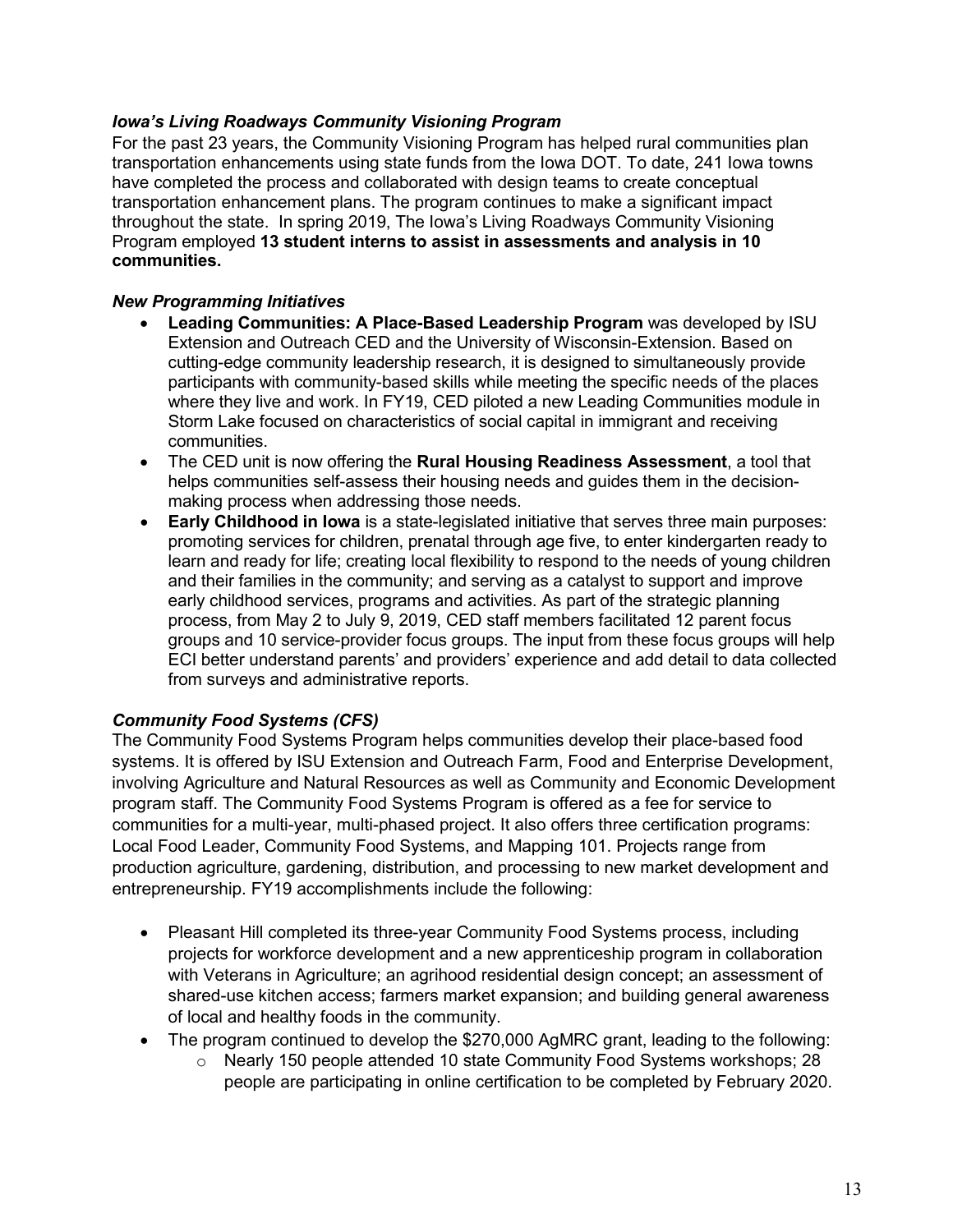- o Six state Local Food Leader workshops had nearly 200 attendees and 2 individuals piloted an online-only training. Of the 200 attendees, 27 completed certification and attended a train-the-trainer program in March 2019. Eight states now have trainers.
- o Twenty-eight people completed the online Mapping 101 certification by August 2019.
- The program conducted a \$19,000 USDA grant feasibility study in collaboration with the business development team and Community Design Lab for a food hub for Lutheran Services of Iowa.
- In March 2019, the program celebrated its fourth year of collaboration with 13 states and approximately 100 partners. Planners, farmers, local food coordinators, culinary professionals, public health representatives, and other organizations from throughout the state gathered to share success stories.
- In summer 2019, collaboration with Northridge Village, an assisted-living facility in Ames, led to a small garden space for local procurement into the dining facility.
- The program started a Community Food Systems assessment with the Virgin Islands territory in collaboration with FEMA and numerous agencies to be completed by October 2019.

### **Major Economic Development Collaborations**

Iowa State University takes great pride and pleasure in its collaborations with both private and public sector partners. These collaborations are essential to achieving the university's and the state's economic development goals. The first four sections below identify new collaborations begun or formalized this past year. The remaining sections describe on-going significant state and regional collaborations.

#### *SBDC, Google, and Secretary of State Work together for small businesses*

America's SBDC Iowa is partnering with the Iowa Secretary of State and Google to ensure Iowa businesses have claimed their listing on Google and that the information is verified for accuracy. Through this joint venture, the SBDC has a presence in the Secretary of State's booth at the Iowa State Fair. The SBDC, Secretary of State, and Google are also presenting short workshops for businesses in an effort to help get Iowa businesses online and growing. SBDC staff working in the booth help small businesses find their Google listing and assist them to customize their listing. Businesses with complete listings on search engines are two times more likely to be considered reputable. Google is supporting the booth by providing giveaways for attendees and also provided training for SBDC personnel. This will also allow SBDC to provide additional services to small businesses in Iowa. The support from the Secretary of State's office is helping to expand the reach of SBDC services to businesses in Iowa.

#### *CIRAS Leads News Partnership to Alleviate Workforce Issues*

Solving Iowa's workforce problem is the focus of an award CIRAS recently received from the Economic Development Administration (EDA). The five-year, \$1.38 million effort will allow CIRAS to assist rural communities in their search for skilled workers. The new initiative, to be known as the Iowa Workforce Innovation Network (iWIN), will be directed at communities with populations of 5,000 to 25,000 that are within commuting distance of a metropolitan area. Partners include the College of Engineering at Iowa State University, the Iowa Area Development Group, ISU Extension, local Councils of Government, and others.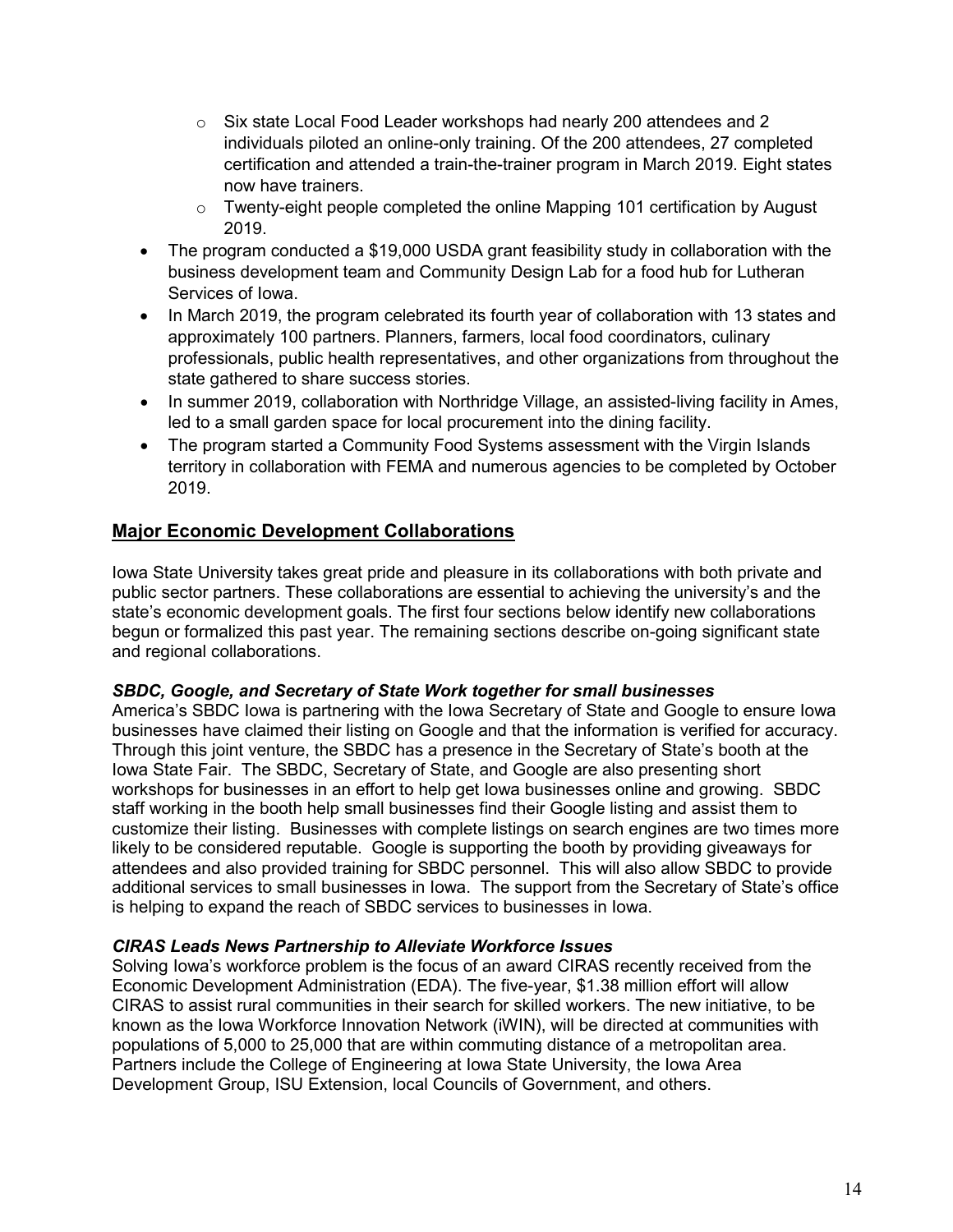#### *CIRAS to Partner with Alliant Energy to Launch New Manufacturing Lab*

With Alliant Energy's support, CIRAS will open a new laboratory in the ISU Research Park to help Iowa companies implement manufacturing technologies. The new **ISU Digital Manufacturing Lab Powered by Alliant Energy** will educate Iowa businesses about technologies such as collaborative robots and advanced vision systems and help them explore ways that automation might improve their companies. The lab will be funded in part through a generous donation by Alliant Energy to Iowa State University. CIRAS and Alliant Energy also will establish adjoining spaces in the ISU Research Park so that Alliant can complement the CIRAS effort to help manufacturers identify and implement digital technologies. Additional support for the project includes a substantial contribution from the Iowa Economic Development Authority (IEDA), a longstanding partner with CIRAS in the drive to help boost Iowa's manufacturing economy.

#### *CIRAS Expands Partnerships to Support Food and Biochemical Manufacturing*

CIRAS partnered with the Polymer and Food Protection Consortium, a unit of the ISU Department of Food Science and Human Nutrition, to hire a plastics expert to provide access to needed expertise. This expanded partnership leverages work with the Center for Crops Utilization Research (CCUR), the Iowa Grain Quality Initiative (IGQI), Meat Science Extension, and a variety of other ISU faculty to provide easy access to services for growing small and medium food manufacturers. Last year, food manufacturers reported over \$23M in impact as a result of CIRAS and our network of partners.

#### *Iowa State University Collaborates on Technology Transfer Services*

Iowa State University and the University of Northern Iowa UNI) continue to partner in technology transfer. The partnership allows UNI to access Iowa State resources for technology transfer. UNI has the option to manage the protection and commercialization of their innovations, or they can opt to have the ISU Research Foundation provide these services. In addition, Iowa State has entered into an agreement with Drake University to provide technology transfer services.

#### *ISU Partnership with Cultivation Corridor*

Iowa State University serves on the Board of Directors of the Cultivation Corridor, a regional economic development initiative to attract ag-bioscience firms to Iowa that was launched in April 2014. Other board members include Iowa Economic Development Authority, leading Iowa companies in the ag-bioscience industry, and Iowa commodity groups. ISU also serves on the Advisory Cabinet of the Executive Director of the Cultivation Corridor. ISU's Office of Economic Development and Industry Relations works closely with the Cultivation Corridor, providing university expertise and services to support the Corridor's efforts.

#### *Statewide Committees, Councils, and Task Forces*

Many representatives from ISU serve on committees that promote economic development programs. Those committees include the following: the Iowa Business Council's Business-Education Alliance, the Iowa Innovation Corporation, the Biosciences Alliance of Iowa, Association of Business and Industry Advisory Council, the Iowa Lean Consortium, Professional Developers of Iowa, the Iowa Business Council, Innovate Iowa, Technology Association of Iowa, the IEDA Advanced Manufacturing Working Group, Capital Crossroads, the Cultivation Corridor, and the Iowa Chamber of Commerce Executives. SBDC additions: Iowa Economic Development Authority Board, Future Ready Iowa, Renew Rural Iowa Entrepreneurial Roundtable, Iowa Rural Development Council.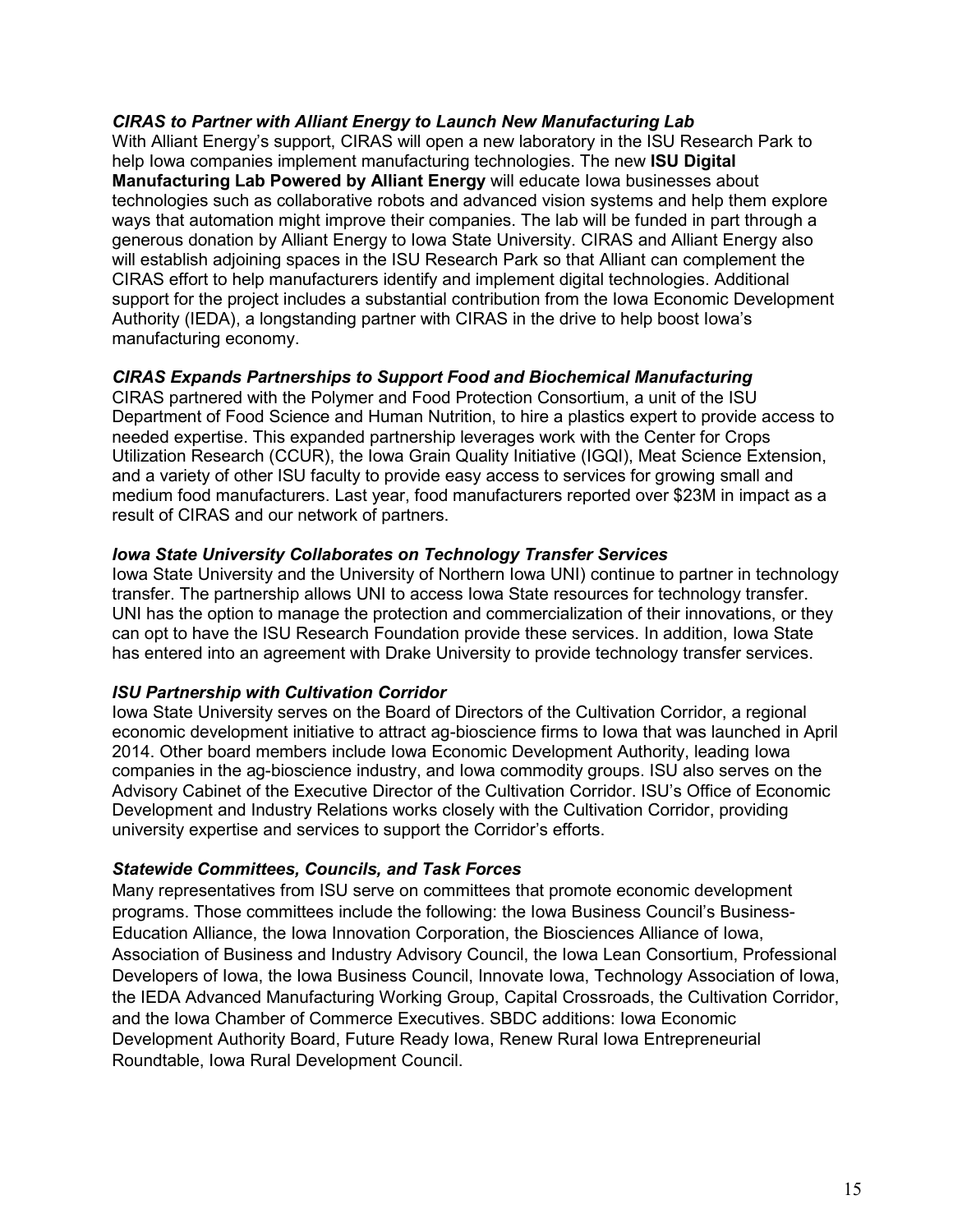#### *CED, KSU, and UME Collaboration*

To support independently-owned grocery stores in the rural Heartland, the CED program partnered with the Kansas State University (KSU) Center for Engagement and Community Development and the University of Minnesota Extension (UME) Regional Sustainable Development Partnerships to develop the proposal "Food Access and Independent Grocers: Strengthening Food Securities in Underserved Communities." The North Central Regional Center for Rural Development (NCRCRD) funded the proposal with a planning grant of \$22,012. The goal is to compile existing resources that support independently-owned groceries as sites of food security, social centers, and economic opportunity from the three land-grant university partners, review them, and identify gaps where development of additional resources is needed. From there, the partner institutions will develop a joint curriculum for working with independently-owned grocers that could be shared throughout the Heartland.

#### *Midwest Grape and Wine Industry Institute*

The Midwest Grape and Wine Industry Institute, supported by the College of Agriculture and Life Sciences and ISU Extension and Outreach, was formed in 2006 by the Iowa Board of Regents as a result of the state's evolving grape and wine industry. The goals of the Institute are to:

- conduct research to evaluate cold-hardy grape varieties that can thrive in the Midwest;
- conduct enology research and develop vinification techniques;
- assist with implementation of the Iowa Quality Wine Consortium program, a quality assurance stamp of approval;
- establish an outreach program to the industry by offering training opportunities to cellar workers and winemakers;
- form partnerships to develop job training programs specific to growing grapes and wine making

As of July 2019, Iowa had 98 licensed wineries and 245 commercial vineyards. At the end of 2018, total wine production was 335,012 gallons, representing a 14 percent decrease in wine production since 2017. This followed a 20.2 percent increase from the 2015 to 2016 production years. Wine sales totaled 312,320 gallons. Wine sold at wineries represented 38.7 percent of sales, while the remaining 61.3 percent was sold at wholesale. The grape and wine industry in Iowa is maturing, but continues to grow. According to a 2012 study by Frank, Rimerman + CO. LLP, the economic impact of the Iowa wine and grape industry on the state's economy is \$420 million.

### **Future Plans**

Iowa State University greatly appreciates the resources and support that it receives from the Board of Regents and the legislature to carry out its economic development initiatives and activities. The primary purpose of this report is to show the huge economic and quality of life impacts we have been able to achieve for the state with the resources entrusted to us. The following sections identify how we plan to use additional resources to enhance the impact of university technology transfer and service on the creation of jobs and wealth in Iowa.

#### *Small Business Development Centers*

By helping its clients improve and grow their businesses the SBDC generates new tax dollars for the Iowa treasury in the form of sales tax revenue from increased client sales and income tax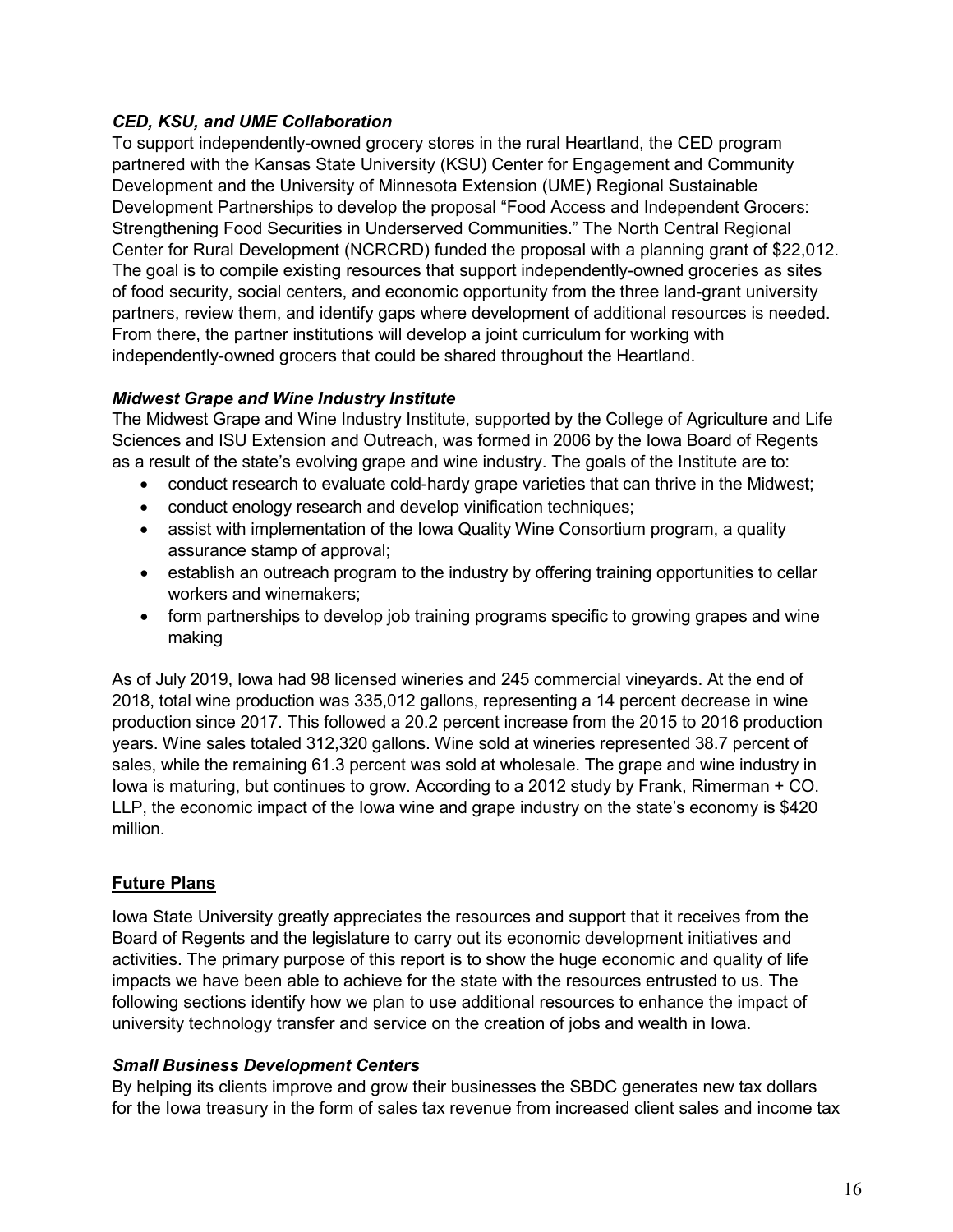revenue from new jobs created by clients. In federal fiscal year 2018, SBDC clients generated an increase of \$61 million in sales, \$58 million in capital invested in Iowa businesses, and created 1,457 jobs. All information reported by the SBDC is verified and attributed to the assistance of the SBDC by the client through the client milestone collection process. SBDC is a good investment for the State of Iowa!

The SBDC also has a technology center designation allowing us to provide more in-depth counseling to entrepreneurs who have ideas or innovations that have potential for commercialization. Another advantage the SBDC provides for businesses is the cyber assessment for businesses. A business owner may visit [www.iowacyber.com](http://www.iowacyber.com/) to learn about cybersecurity and their risk. Working together, we can create a stronger foundation of small businesses.

It should be noted that SBDC is working diligently to collaborate and partner with other organizations throughout the state, both public and private, to ensure that we are not duplicating efforts and to leverage each other's resources and efforts.

#### *ISU Pappajohn Center for Entrepreneurship*

The Center for Entrepreneurship is working diligently to expand opportunities for entrepreneurial learning and business support as part of President Wintersteen's campus-wide initiative in entrepreneurship. The center has worked with faculty and staff in all of the colleges to support the development of programming and experiential learning opportunities for the growing number of students interested in pursuing entrepreneurship as an academic area of study or because they want to pursue their ideas, inventions, or product creations as a business venture. The center has partnered with the director of the Student Innovation Center to bring Pappajohn Center programs and services to campus for more convenient delivery and the opportunity for students to collaborate across disciplines in this new collaborative space set to open in January 2020.

CyBIZ Lab will continue to partner with faculty in the Regents Innovation Fund program to help validate business opportunities stemming from university research discoveries with the goal of increasing the number of startups at the ISU Research Park, providing potential employment opportunities in Iowa for students and graduates from across disciplines.

Support is needed to educate and provide engaging experiences for a growing number of students from all disciplines across campus who are drawn to entrepreneurship and innovation as well as providing support for fledgling entrepreneurs so that they can move past the idea stage and into business launch. Resources that seed new business concepts and help match expertise and skill sets for startups and Iowa businesses will continue to be a need at Iowa State.

#### *Iowa State University Research Park*

ISURP is in the midst of a significant expansion, which has doubled the developable acreage and includes commercial amenities such as a restaurant, fitness center, child care facility, walking and biking paths that are expected by young professionals today. This past year ISURP opened a 38-acre demonstration park (Tedesco Environmental Learning Corridor) developed in partnership with Story County Conservation, and John Deere opened the doors to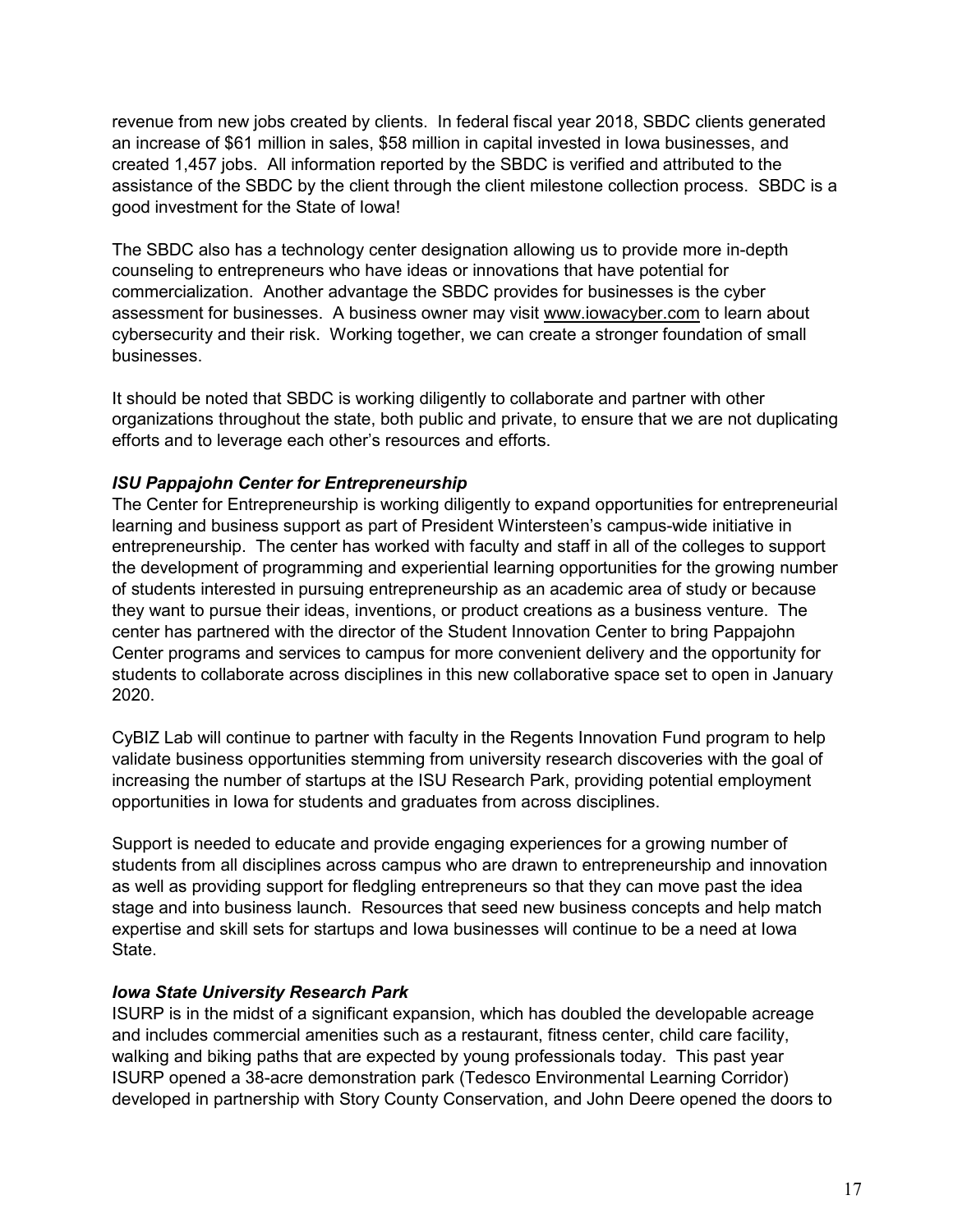a 33,000 square foot sprayer facility. In addition, ISURP in partnership with the City of Ames was awarded a \$1.8 million infrastructure grant from EDA to provide infrastructure to support expanding city services to 38 additional acres of buildable lots.

Iowa State is renowned as a research institution. From veterinary science to agricultural related pursuits, to a robust engineering program, there are new developments coming out of the University on a daily basis. And companies large and small are paying attention and the opportunity for the ISURP to initiate connections between the two offers robust opportunities.

Going hand-in-hand with research is access to talent. Iowa State's enrollment has exceeded 35,000 in recent years, offering a rich recruitment base for employers seeking the best and the brightest in a highly competitive market for talent. The success rate in connecting companies to future workforce is a primary factor in ISURP's continued success.

In recent years, a number of companies with an international reach have opened offices in the Iowa State Research Park, each of them sharing a common interest in the benefits of having a physical presence in close proximity to the University.

Also, this past year several more Iowa-based companies established operations in the Research Park to get better connected with the research expertise and infrastructure at the university as well as the workforce talent being developed on campus.

Any new funds to the ISU Research Park would be utilized to support costs associated with the expansion of ISURP companies as well as to increase efforts to attract and retain tenant companies and the highly skilled workforce necessary to fill those jobs.

#### *The Center for Industrial Research and Service*

CIRAS has been supporting the growth of Iowa industry since 1963. The lack of workforce available for growth, combined with decreasing population throughout rural areas has created a significant need to grow capacity with no additional people. Emerging "Industry 4.0" technologies such as cobots, big data, and artificial intelligence offer significant opportunities, but also create complexities for Iowa manufacturers with technologies such as cloud computing, and introduce cybersecurity risks.

New funding of \$1 million per year for expanded Industry 4.0 services can be leveraged to bring in an additional \$1 million of federal grants and fees to help Iowa businesses navigate this complex change and implement real solutions to solve their workforce problems. Historically, funding at this level has led to companies reporting \$100 million of new sales and investments and 1,000 jobs created or retained.

#### *ISU Research Foundation (ISURF)*

ISURF has been self-supportive since 1992 and over the past 10 years has returned more than \$15 million to ISU and Ames Lab, in support of growing the research enterprise. New funds generated by ISURF will continue to be distributed according to the royalty sharing policy and funds in excess of what is needed to support the operation will be utilized to support the research enterprise, as recommended and approved by the ISURF Board.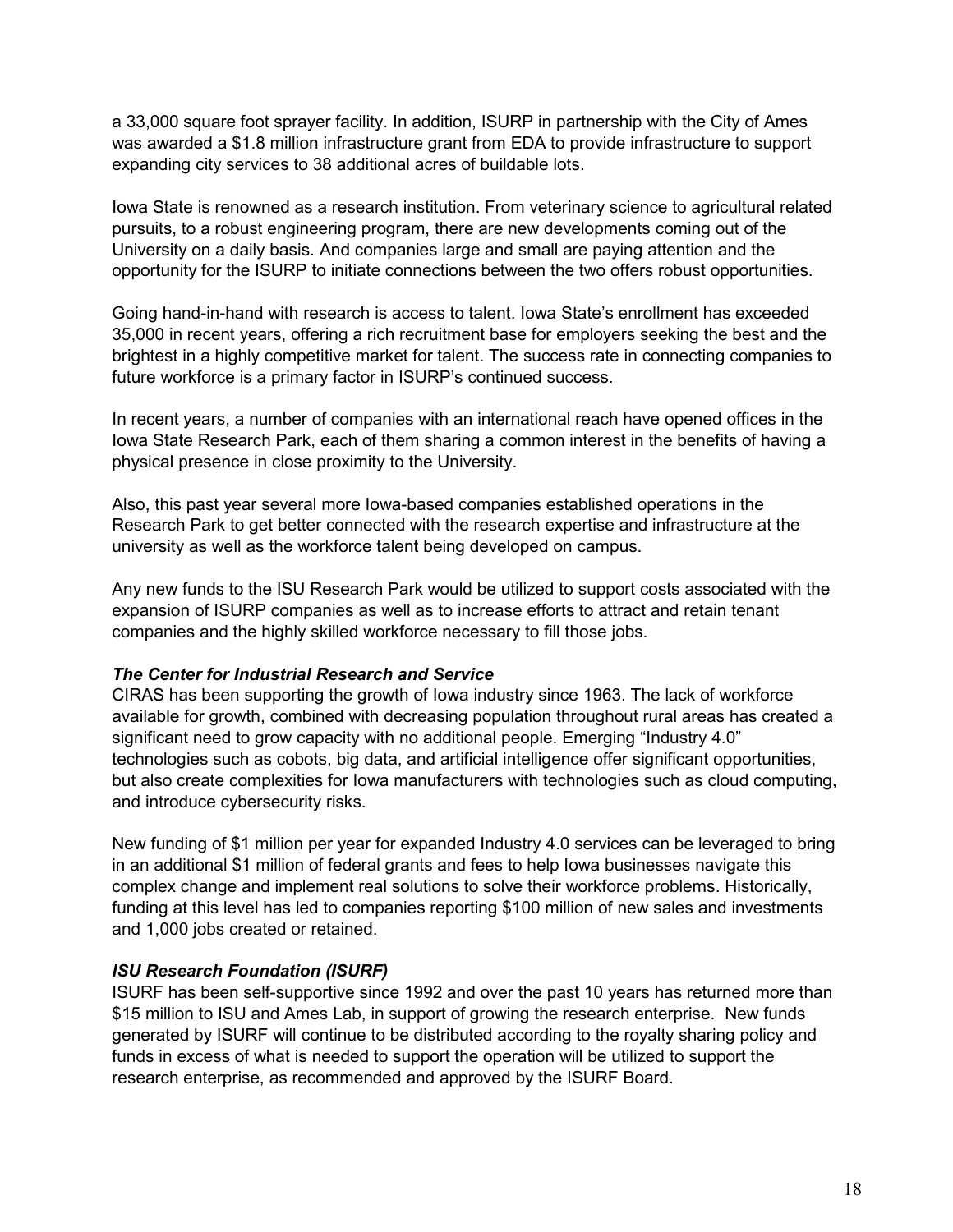#### *ISU Extension and Outreach*

Extension and Outreach works across ISU colleges and with external partners to provide technical assistance, research-based education, and access to the resources of ISU to improve the quality of life in the state. Iowans want an economy that can form new businesses, grow existing industry, enhance communities, and recruit companies to the state. With Iowa STEM jobs expected to grow by 16 percent this decade, Iowans see the need to stop the "brain drain" and take steps to develop the state's future workforce, connecting youth with opportunities here in Iowa.

With additional funding, ISU Extension and Outreach will expand economic development projects to broaden Iowans' entrepreneurial aspirations with education and technical assistance. Extension and Outreach also will address the distinct needs of minority populations, as well as a burgeoning local foods industry and many struggling rural downtowns. These are only a few of the basic needs and urgent trends facing this state.

ISU Extension and Outreach expects to leverage every \$100,000 in new state funds with \$150,000 in new federal matching funds, grants, fees, and gifts to generate a projected \$2.5 million of impact and 25 new jobs throughout Iowa. For every \$100,000 of new funds, an estimated 2.5 additional staff will be hired to address growing demands and increase the depth and reach of work with families, businesses, and communities in all 99 counties across the state.

| <b>Summary of ISU Economic Development and Innovation Data</b>            |                |  |  |  |
|---------------------------------------------------------------------------|----------------|--|--|--|
| a. Number of disclosures of intellectual property                         | 165            |  |  |  |
| b. Number of non-provisional patent applications filed                    | 98             |  |  |  |
| c. Number of patents awarded                                              | 32             |  |  |  |
| d. Number of license and option agreements executed on institutional      |                |  |  |  |
| technologies:<br>in total                                                 | 46             |  |  |  |
| in Iowa                                                                   | 25             |  |  |  |
| e. Number of license and option agreements yielding income                | 155            |  |  |  |
| f. Revenue to lowa companies as a result of licensed technology<br>(CY17) | \$8.3 million  |  |  |  |
| g. Number of startup companies formed (through licensing activities)      |                |  |  |  |
| in total                                                                  | 4              |  |  |  |
| in Iowa                                                                   | 4              |  |  |  |
| h. Number of companies in research park and incubators                    |                |  |  |  |
| pre-incubator companies                                                   | 34             |  |  |  |
| private                                                                   | 77             |  |  |  |
| university related                                                        | 19             |  |  |  |
| i. Number of new companies in research park and incubators                |                |  |  |  |
| pre-incubator companies                                                   | 34             |  |  |  |
| private                                                                   | 15             |  |  |  |
| university related                                                        | $\overline{2}$ |  |  |  |
| j. Number of employees in companies in research park and                  |                |  |  |  |
| incubators                                                                | 2,253          |  |  |  |
| Royalties and license fee income                                          | \$4.3 million  |  |  |  |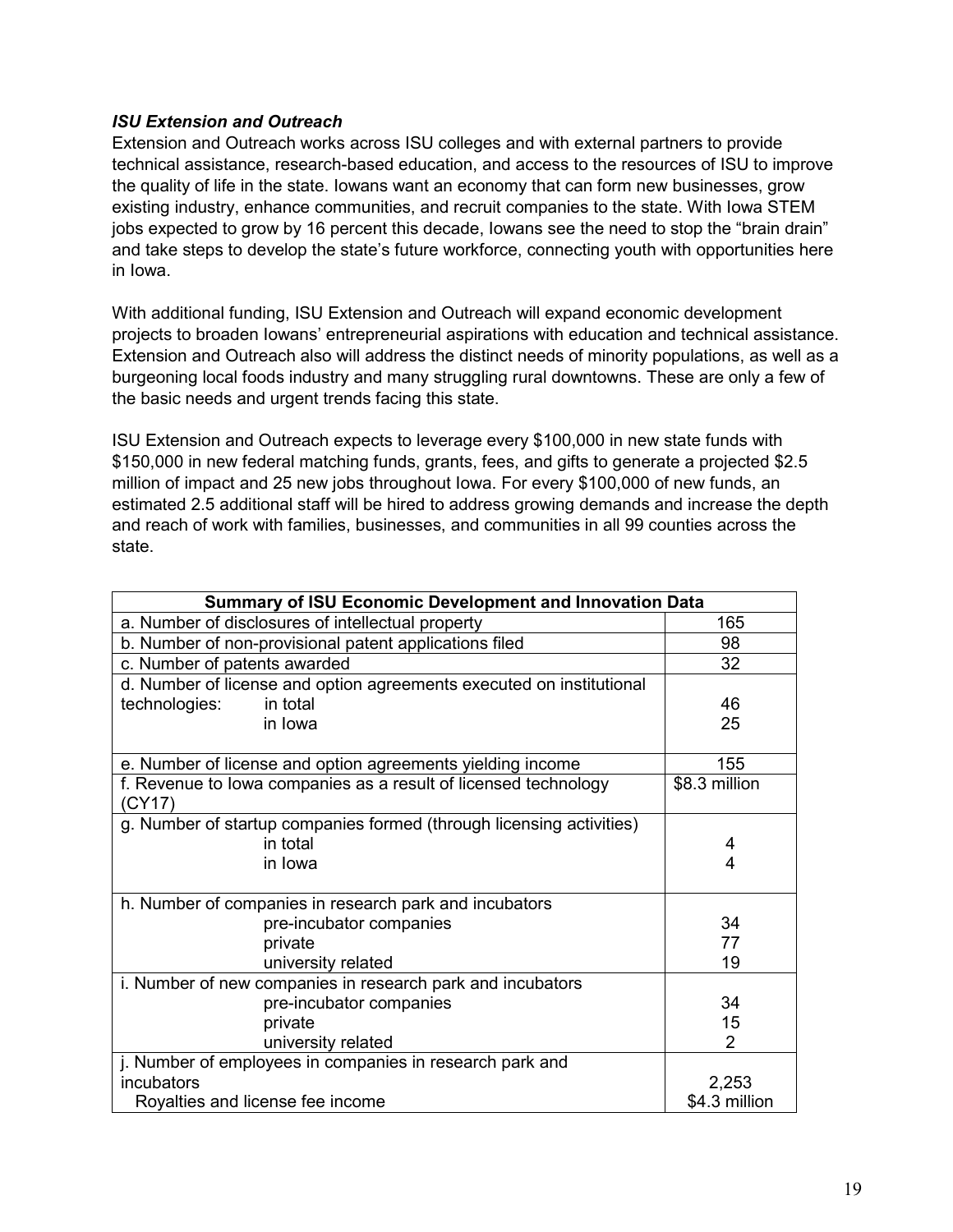| k. Total sponsored funding received                                        | \$469.0 million |
|----------------------------------------------------------------------------|-----------------|
| How much of this is for research                                           | \$260.9 million |
| I. Corporate sponsored funding received for research and economic          |                 |
| development,<br>in total                                                   | \$57.2 million  |
| in Iowa                                                                    | \$20.7 million  |
| m. Iowa special appropriations for economic development, in total          | \$2.525 million |
| <b>SBDC</b>                                                                | \$1.037M        |
| <b>CIRAS Technology Assistance Program</b>                                 | \$1.365M        |
| <b>ISU Research Park</b>                                                   | \$0.122M        |
| <b>Regents Innovation Fund</b>                                             | \$1.050 million |
| n. Research expenditures (federal, state and local; business; nonprofit;   |                 |
| institution funds; all other sources, FY19):                               | \$246.4 million |
| o. Licenses and options executed per \$10 million research                 |                 |
| expenditures (FY17 AUTM Survey)                                            | 4.4             |
| p. Sales of licensed products by Iowa-based companies (CY18)               | \$8.3 million   |
| q. Number of employees for current Research Park tenants and               |                 |
| incubators, as well as former tenants that are still in existence in basic | 6,321           |
| form world-wide                                                            |                 |
| Note: Unless noted, the data provided above are FY18 data.                 |                 |

#### **Appendix 1: CIRAS, SBDC, ISURF and ISU Extension and Outreach company and community projects**

**Global Security Services**, a Davenport security company, expects to take in more than \$17 million over the next five years from new government contracts it landed after Eric Sanders, the firm's business development coordinator, spent roughly five months working closely with their local CIRAS Procurement Technical Assistance Center (PTAC) contracting specialist. The company credits CIRAS for their newfound success by helping them understand the sometimes confusing world of government contracting. "By listening to CIRAS advice, we . . . were able to adjust the quality and content of our proposals," Sanders said. "You can read a lot about it on the Internet, you can go to all these classes, but none of that matters without someone like CIRAS to help you piece together how it works behind the scenes. We wouldn't be here without your program and knowledge."

**SmithCo**, a Le Mars manufacturer of side-dumping truck trailers believes their business is on the road to steady growth after CIRAS helped improve the company's management structure and confirm that its marketing is on the correct path. CIRAS matched leadership with a retired executive who began regular coaching sessions, helped lead SmithCo through a strategic plan, arranged a detailed marketing study, and performed a Finite Element Analysis on a new mining product. "The process really forced us to look at who we are, what makes us who we are, and why we exist," said Scott Lovell, President. "It's really focused us on the things that we do well, and it's exposed the things that we don't do well –maybe some gaps in our organizational structure, that would hinder us from growing."

**Precision Metal Works**, a Maquoketa-based manufacturer of parts washers, estimates to up to \$1 million in new business over the next few years along with adding several new jobs after engaging with CIRAS and their metal additive manufacturing system. Wes Merryman, president of Precision Metal Works, had to deliver prototype parts in a very short timeline on a key project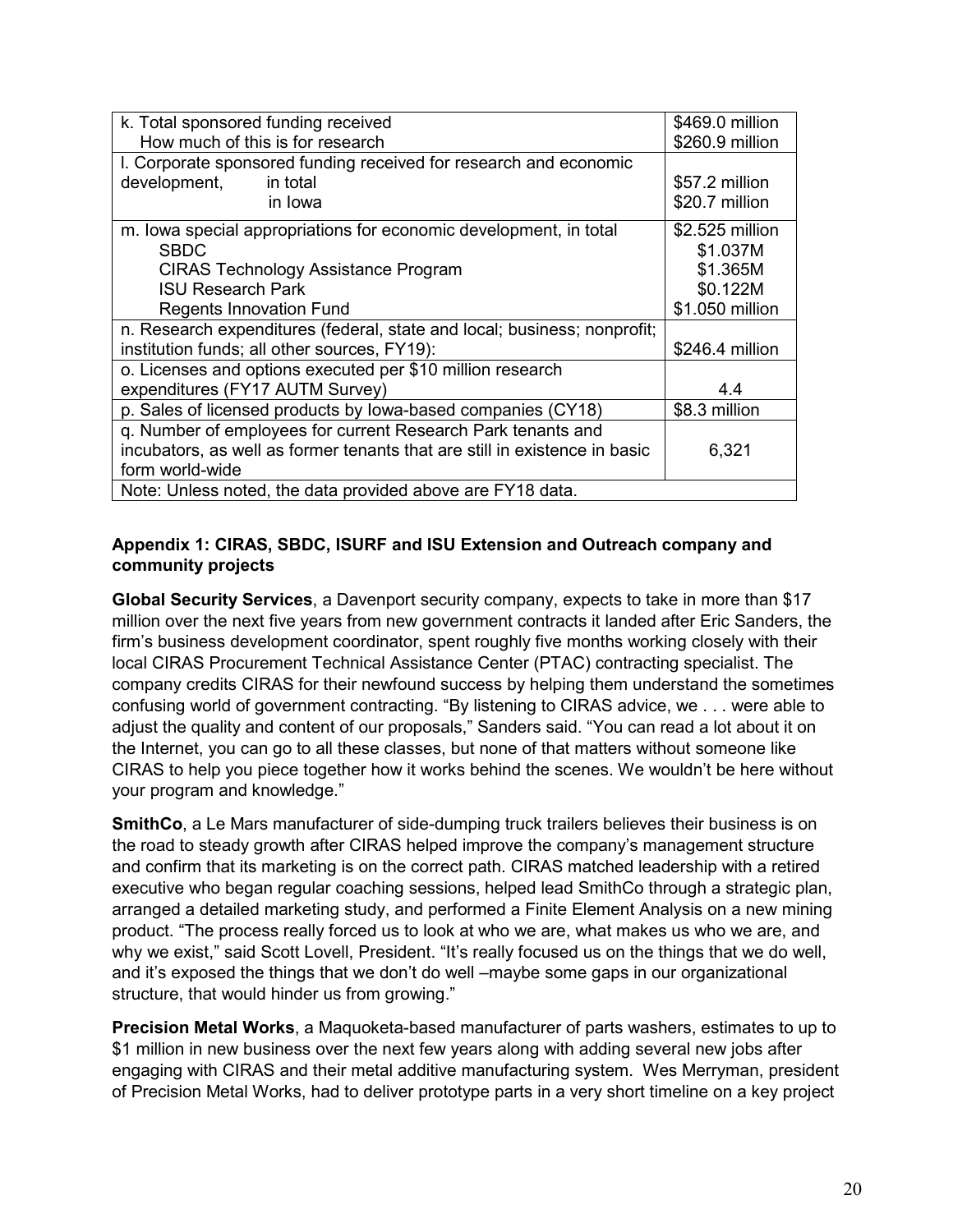for their customer Twin State Environmental. Scott Tinsman III, founder of the Davenport-based company stated, "Without the CIRAS program, we wouldn't have been able to have the prototype done cost effectivity or at all." Tinsman also added, "The main advantage of working with CIRAS is the knowledge...without their knowledge we wouldn't be able to do this."

**Genesis Systems**, a robotics manufacturer in Davenport, hosted an Iowa Lean Consortium workshop on Lean Safety, and got the benefits of hands-on learning. Attendees from eight different companies spent the first day listening to author and consultant Robert Hafey demonstrate how companies can create world-class safety cultures by improving employee engagement, building trust, and showing team members the value of a lean environment. For Day Two of the event, participants took the tools they had been taught and applied them to Genesis Systems Group. "I guess we kind of knew at some level that issues existed," said Shannon Soupiset, senior director of operations for Genesis Systems Group. "But what we didn't know is that most of the safety issues in the plant centered around this one area… I think what this event did was it made us realize that, if we had to pick one thing to fix that would have a substantial benefit on safety, that material flow would be it."

**Life Line Ambulance,** a Sumner, Iowa, manufacturer of emergency vehicles believes it's on the cusp of a major innovation after Iowa State University engineering students helped the company develop a new design for a side-entry ambulance door. Mechanical engineering students visited Life Line in fall 2018 to begin the new door's design as part of a senior capstone project. A second group of capstone students then developed the design even further the following semester. Life Line engineers took over the project in May and completed the production-worthy design. "We have always tried to be a leader in the industry," said Jacob Spiegel, head of research and development. "We've always tried to be out in the forefront... I think this is going to be a very big deal, because it gives us something that the rest of the industry doesn't have."

**Sara Winkleman awarded the Deb Dalziel Woman Entrepreneur of the Year in 2019.** Sara is the entrepreneur behind S&B Farmstead Distillery in Bancroft, Iowa. Sara started her career as a hair stylist and salon owner. At home on the farm, she works alongside her husband with their hogs and corn crop. It was on the farm that she got the inspiration for whiskey products made with Iowa corn. Sara contacted the Northwest Iowa SBDC and Regional Director Michael Wampler for assistance. Together they worked on detailed financial projections and developed her business model. Sara carefully studied the industry, and with the help of the SBDC launched her company in 2018. Sara has accomplished all of this while dealing with challenges of Multiple Sclerosis. She is a proud mother of two, a wife, and successful entrepreneur.

**Staci Ackerson awarded the 2019 Neal Smith Entrepreneur of the Year.** Staci Ackerson, a United States Navy Desert Storm veteran, acquired Shankland Insurance in 2012. She had a vision of rehabilitating the historic Charles City Western Railroad depot and expanding her insurance business. Staci reached out to the NIACC John Pappajohn Entrepreneurial Center and Small Business Development Center to seek guidance in accomplishing her goal. Working with the NIACC Pappajohn Center SBDC, Community Revitalization of Charles City, and the Main Street Iowa Program, Shankland Insurance was able to apply for and receive and IEDA Main Street Challenge Grant, Charles City Community Grant, and bank funding to rehabilitate the historic building. She has completed her rehab project for her business, created executive apartments in the building, and also used pre-existing concrete piers as rental storage units. She transformed a derelict property into an advantage for downtown Charles City, while continuing to grow her core insurance business.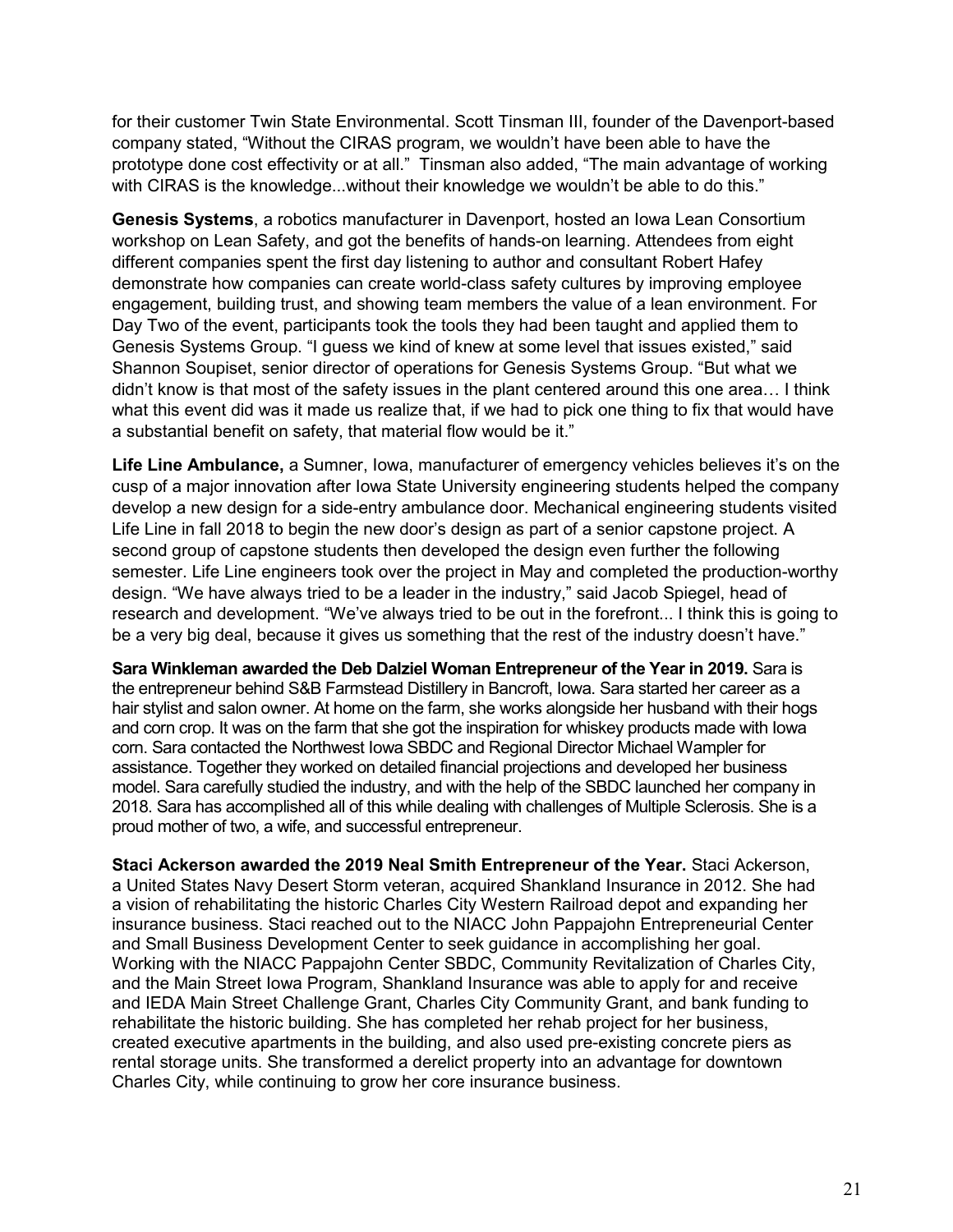**SAFI-Tech Corporation**, an Ames-based startup company founded on technology developed at Iowa State University, recently reached technology development milestones in FY19 resulting in an investment by the Boston venture capital firm Rhapsody Venture Partners. SAFI-Tech recently announced that they were able to use the platform technology licensed from ISURF to create a cold-soldering formulation of SAC305, the world standard in high-temperature lead-free solder for electronic applications. Rhapsody Venture Partners has subsequently provided funding to SAFI-Tech and is partnering with them to bring no-heat SAC305 to market.

**Gene Editing Companies.** ISURF co-owns with the University of Minnesota a suite of over a dozen seminal U.S. and international gene editing patents, currently in use by many companies. The patented technologies, known as TALENS technologies, have revolutionized plant and animal agriculture. The use of the technology has already enabled Phase I clinical trials by licensee Cellectis (NASDAQ: CLLS) of CAR- T cell therapy candidates in human patients with acute myeloid leukemia. The CAR-T human therapy pipeline includes many candidates at multiple stages in the drug development process. In early 2019, Cellectis announced plans to invest nearly \$70 million in what will become its first North American manufacturing facility.

**Midwest Soybean Farmers**. Over many decades, ISU plant breeders have been developing commercially competitive food-grade and commodity soybeans. An important feature of the ISU soybeans is that they are certifiably GMO-free. Development of new varieties suitable for today's needs such as disease resistance for organic food production and increased yields is ongoing. With the new varieties, ISURF aims to keep its long tradition of supporting Iowa agriculture while bringing economic benefits to ISU and the developers of the soybean varieties. To date, Midwestern farmers and predominantly Iowa farmers have planted over one million ISU soybean acres.

Through **ISU's Road Scholar Program**, local business owners received training on how to capitalize on tourism in Iowa. In 2018–19, 38 citizens, 7 community leaders, and 24 business leaders/entrepreneurs received assistance through these programs. As a result, 12 businesses were expanded or improved. The estimated dollar value of the jobs that were created or retained was \$83,685.

#### **Appendix 2: Training and Related Educational Activities**

#### **Center for Industrial Research and Service (CIRAS)**

CIRAS hosted the annual **Iowa Lean Consortium conference, with over 400 attendees from 90 Iowa organizations**. Attendees learned leading-edge ways to engage their workforce and improve productivity, a critical component to solving Iowa's workforce shortage. Globally known speakers, national experts, and Iowa leaders, provided multiple ways for companies to experience Lean, including hands-on workshops and tours.

CIRAS and our partners joined forces to offer 41 different trainings across the state of Iowa focused on food manufacturing. **Over 1,000 people attended food-specific trainings** including regulatory updates, food safety in manufacturing, meat product development, and advanced technologies in food manufacturing.

CIRAS co-hosted an industry day event with the Nebraska Procurement Technical Assistance Center and the U.S. Army Corps of Engineers (USACE) focused on recovery efforts from the spring 2019 flooding in Iowa, Missouri, and Nebraska. The event briefed attendees on future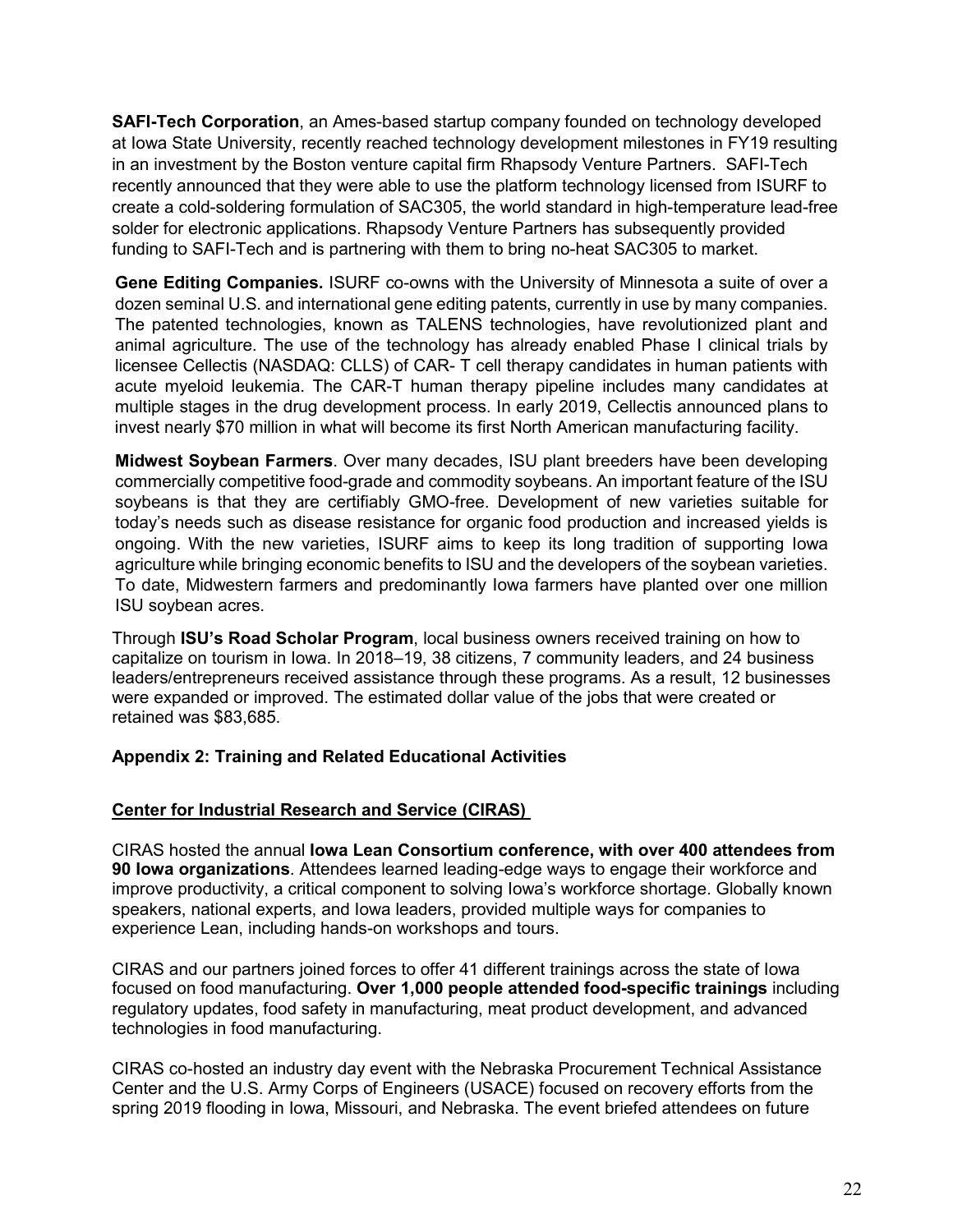construction contract opportunities available as a result of the \$2 billion in disaster recovery efforts. **Over 140 businesses attended the event and signed up for USACE bid opportunities.**

CIRAS continued to expand its Lab Tours, focused on building awareness of how technology at ISU can solve critical issues for Iowa manufacturers. Ranging from metal 3D printing to fermentation labs, on campus and around the state, **185 people attended 13 different tours**. The success of these tours, and the ability of companies to implement change as a result of them, will drive continued growth.

**Community and Economic Development (CED) in ISU Extension and Outreach** empowers communities to shape their own futures through research, education, community engagement, economic development, and community planning and design. CED has multiple community development specialists in place with expertise and/or experience working with minority-owned businesses and community business leaders. CED serves as an essential conduit between Iowa's communities and the resources of Iowa State University, creating partnerships with private and public sectors for the betterment of Iowans.

In FY19, CED began offering **Data Literacy Workshops** to help Iowans learn the skills needed to understand, visualize, interpret, and practice with data relevant to communities, organizations, and counties. The data literacy workshops can include a wide variety of topics, reviews of the data included in the Data for Decision Makers profiles, or an in-depth look at selected measures, indicators, and trends.

In spring 2019, CED offered **Introduction to Planning and Zoning Workshops** to 195 planning officials at seven locations throughout the state. "On-demand" P&Z workshops reached 403 planning officials from 13 local governments.

The **Geospatial Technology Training Program** conducted three **ArcGIS** two-day short courses for a total of 25 planners and local officials from throughout the state.

In FY2019 CED specialists delivered **Navigating Difference© cultural competency training** to the 39 ISU employees in three counties and 22 stakeholders and community leaders in Sioux County and at NIACC.

CED partnered with the University of Iowa and Pathfinders RC&D to present the **Southwest Iowa Housing Conference** on May 21, 2019, in Fairfield. At the conference, CED specialist Jon Wolseth presented the Rural Housing Readiness Assessment and CED specialist Eric Christianson presented a session on planning and zoning.

**Agriculture and Natural Resources Extension and Outreach (ANR)** provides research-based information and resources to educate Iowa's farmers, producers, and agribusinesses. Much of Iowa's economy thrives on the state's rich agricultural heritage. ANR programs impact all Iowans, whether they live in rural or urban areas, and have been developed to improve quality of life. ANR specialists are engaged with farmers, researchers, organizations, agencies, agribusiness, and communities at state, regional, and national levels.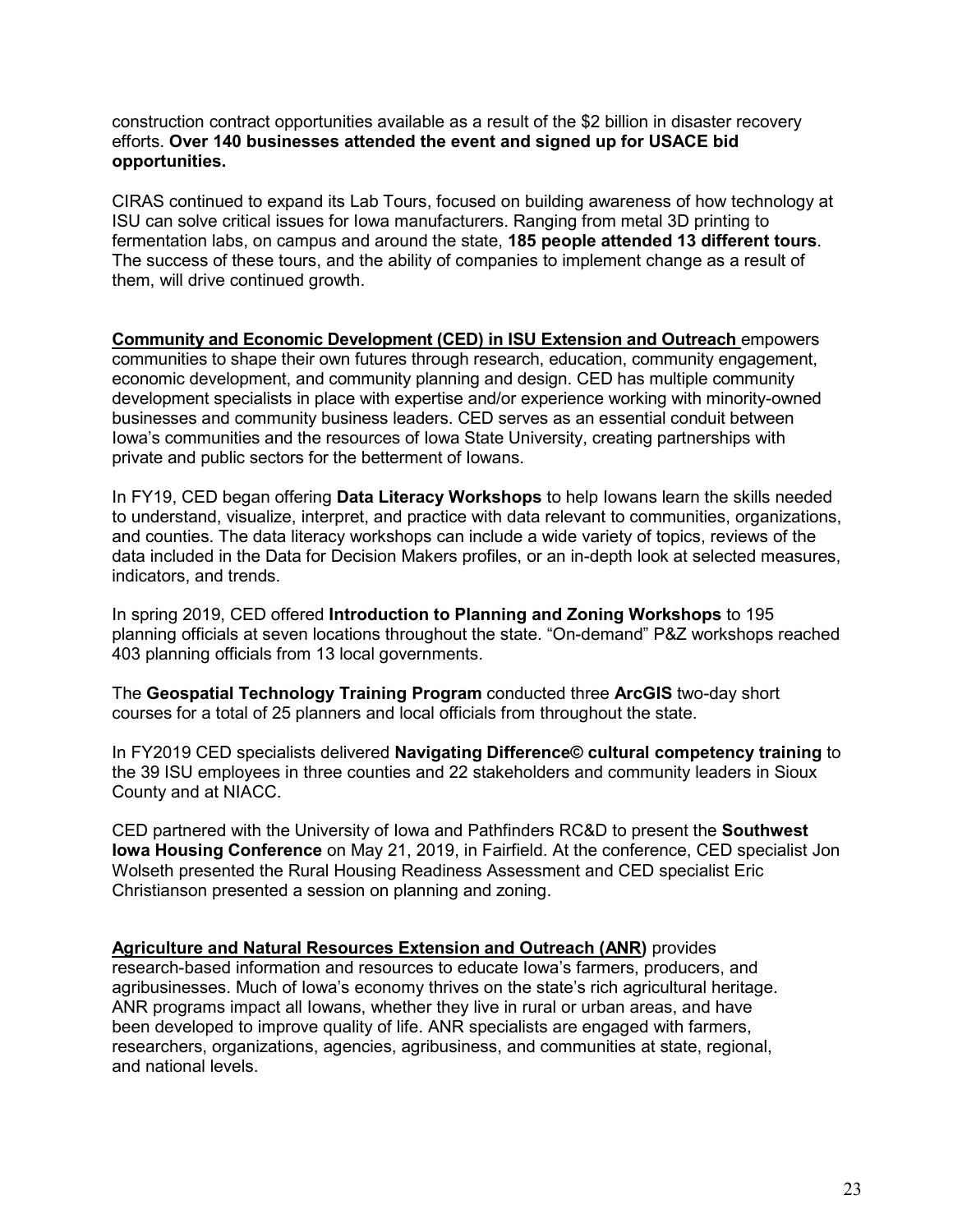- "**Growing Together**" promotes healthy food access for families with low income through a partnership of ISU's SNAP-Ed, Master Gardener volunteers, ISU Research and Demonstration Farms, and Iowa food pantries. In 2018, Master Gardener volunteers and their partners grew, harvested, and donated 90,000 pounds of fresh produce throughout the growing season, which equates to nearly 270,000 servings of fruits and vegetables for food pantries. The average Master Gardener averaged nearly 60 hours of work during 2018, significantly more than the 20 volunteer hours each Master Gardener is required to provide. Those volunteer hours are valued at \$2.7 million spent improving Iowa.
- The **On-Farm Food Safety Team** (from College of Agriculture and Life Sciences, Human Science Extension and Outreach, and the Department of Food Science and Human Nutrition) have been leading two, million-dollar Food and Drug Administration grants and one, million-dollar USDA grant focused on food safety for fruit and vegetable growers in Iowa and the North Central Region. Food safety educational information has been delivered to more than 3,000 growers in this region. Food safety needs assessments have captured the concerns of 1,200 growers. Eight Produce Safety Alliance training sessions educated leaders in food safety, resulting in 46 expert food safety trainers; 277 Produce Safety Alliance grower trainings reached 2,250 growers. Through these efforts, 261 regional extension and grower educators can provide food safety training and technical assistance to fruit and vegetable growers. To further educate, two websites have been launched along with online tools that provide on-demand education to fruit and vegetable growers on food safety.
- A **statewide food hub managers working group** has been meeting quarterly for the past three years to better understand the logistics and economics of moving locally grown and produced food from farms to institutions. The ISU Extension and Outreach Farm, Food and Enterprise program and Iowa Valley RC&D cofacilitate the group. Meeting topics range from food safety and production planning to sales, logistics, and economics. Food hubs create opportunities for farmers to grow their production and access larger markets, and are critical players in developing Iowa's local food system.

**Ag Decision Maker** website, [www.extension.iastate.edu/agdm,](http://www.extension.iastate.edu/agdm) provides farmers, landowners, financial lenders, farm managers, and agriculture educators with the current, unbiased agricultural economics and business information they need to make sound farm management decisions that directly impact Iowa agriculture. This web-based resource supports ISU Extension and Outreach farm management programs and averaged 7,493 visitors per day from July 2018 through June 2019. Over 15,000 users received monthly updates highlighting the materials on the Ag Decision Maker site, with another 2,168 followers receiving information through social media (an increase of 550 from the previous year). The AgDM Twitter feed received 121,057 impressions during the 12 month period.

**Iowa Pork Industry Center**, with specialists in the field and on campus, works to promote efficient pork production technologies in Iowa, maintain Iowa's pork industry leadership, and strengthen rural development efforts. For example:

• The swine extension specialists partnered with agricultural engineering to deliver handson **ventilation training and education to pork producers** throughout the state, using a portable trailer to demonstrate state-of-the-art technology. In 2018, eight workshops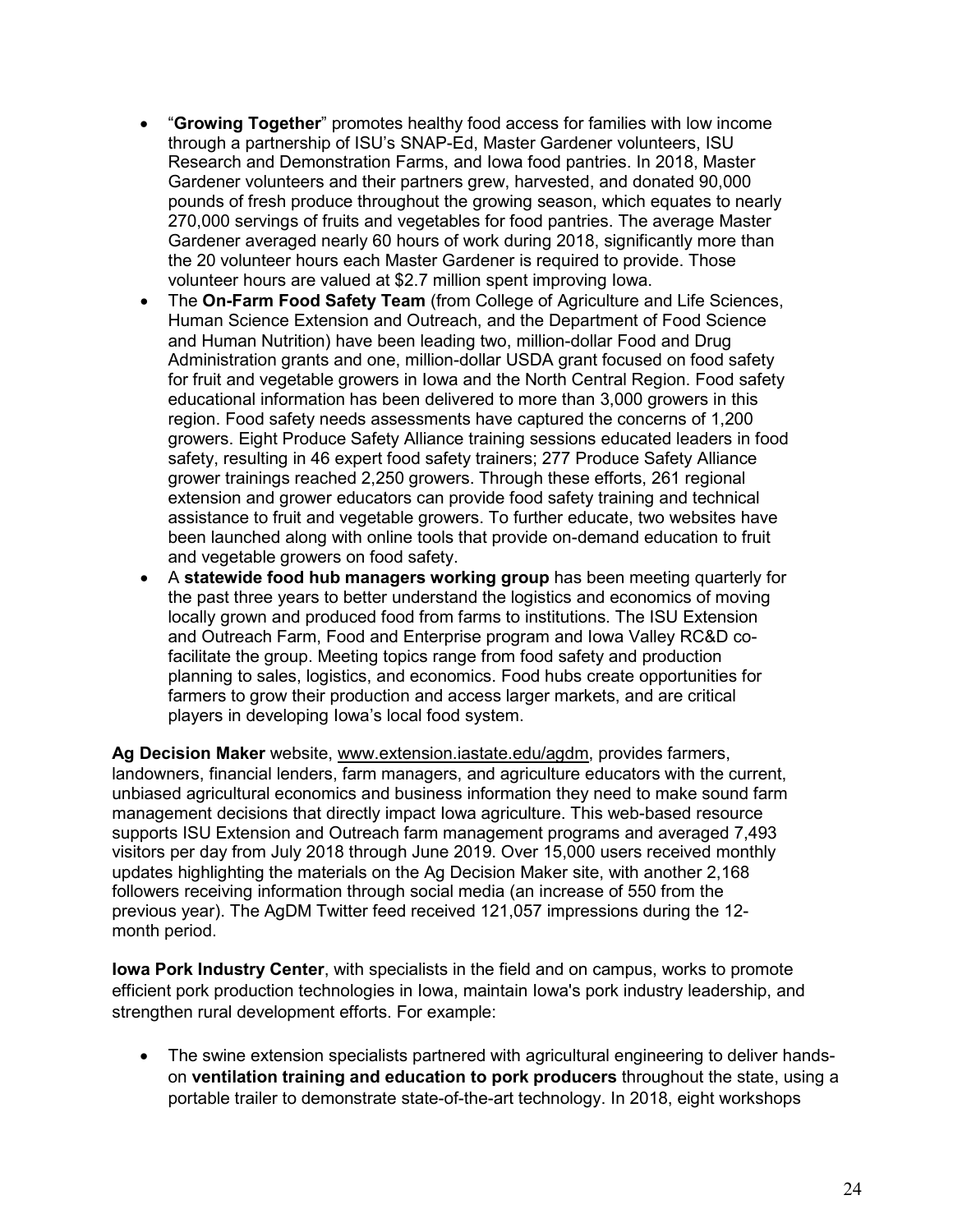were held and attended by 171 people, who influence on-farm decisions about more than 63 million pigs finished and marketed, and over 1.2 million sows.

• Approximately 500 people attended the **Seventh Annual Iowa Swine Day** conference in June 2018. Twenty speakers with national and international reputations provided seminars that addressed topics such as misconceptions about the use of science in agriculture and issues associated with agricultural markets and consumer trends.

Iowa ranks fourth nationally in number of cattle on feed and produces over 2,000,000 head of feedlot cattle on 6,000 individual operations annually. Resources provided by the **Iowa Beef Center** give producers the information necessary to increase their herds and update their operations.

- Consumers are asking how the beef they eat is produced, and packers are listening. Several of the major beef packers will be purchasing cattle only from beef producers who are **Beef Quality Assurance** certified. The BQA program is designed to educate beef producers on the best management practices to produce cattle that are safe, wholesome, and healthy. The Iowa Beef Center has contracted to provide the educational component of the BQA program in Iowa since 2017. In 2018, 80 BQA trainings were offered either as a part of other extension beef programs or independently sponsored by industry partners. More than 5,600 producers have been certified in the BQA program in 2018. These producers now have access to additional markets for fed cattle.
- Two, three-day, **intensive, hands-on short courses** were held, one for cow-calf operators and one for feedlot operators. Nineteen people from three states participated in the cow-calf course, which focused on nutrition, reproduction, calving management, calf health, antibiotic use, and record keeping. The feedlot course focused on feed bunk management, health management and treatment, antibiotic use, quality assurance and data management. The 30 participants in the feedlot course came from five states plus Canada and influenced the decisions on more than 700,000 cattle. Half of the participants said participating in the short course will improve their cow return by \$25/cow. Estimated direct impact of the program was over \$7 million to the beef industry.
- ISU Extension and Outreach annually trains representatives from about 645 businesses and 2,500 employees who come from 95 counties in Iowa and the five surrounding states in the **commercial manure applicator program**. These businesses annually handle and apply about 1.5 million tons of solid manure and 3 billion gallons of liquid/slurry manure that has a fertilizer value of about \$250 million, while doing about \$70 million of business. The curriculum has focused on state rules, land application and separation distances, hydrogen sulfide and safety precautions, water quality, and biosecurity. More than 80 percent of commercial applicators reported this information was useful to their business.

Fifty-three percent of Iowa's farmland is operated under a lease agreement. Iowa non-farming landowners include retired farmers as well as individuals who invested in or inherited farmland but never farmed (Farmland Ownership and Tenure Survey). ISU Extension and Outreach offers a variety of tools to assist landowners and tenants in **determining fair cropland and pasture rental rates.** In 2018, ISU Extension and Outreach farm management specialists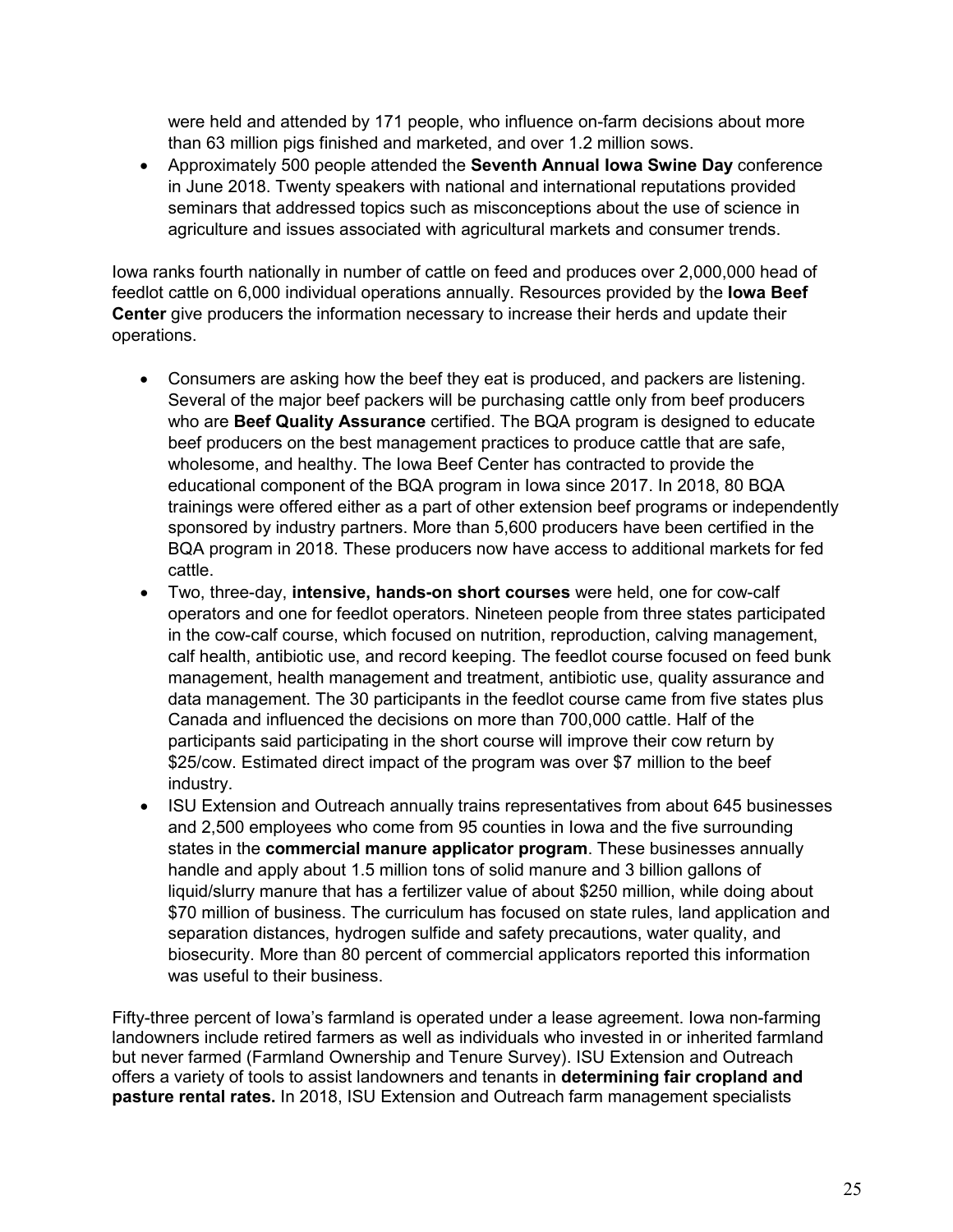conducted 76 leasing meetings across the state, with more than 1,444 landowners, operators, and ag business professionals attending. A post-meeting survey found that two-thirds of respondents would be making a change to their lease agreements based on information from the program. **[The ISU Extension and Outreach Cash Rent Survey](https://www.extension.iastate.edu/agdm/wholefarm/pdf/c2-10.pdf)** was downloaded 159,078 times in 2018. Sample cash lease forms were downloaded 22,286 times.

**The Pesticide Safety Education Program (PSEP)** provides information through a variety of venues on the safe and effective use of pesticides. The PSEP provides recertification programs throughout Iowa and in 2018 trained 11,307 Commercial/Noncommercial/Public Pesticide Applicators and 14,146 Private Pesticide Applicators through Continuing Instruction Course (CIC) programs. Based on 2018 wage information from Iowa Workforce Development, the PSEP directly supported commercial pest management jobs with an estimated annual base salary of over \$440 million. The PSEP also develops study manuals and other educational publications. In FY18, nearly 21,000 pest or pesticide-related educational publications were distributed to the public and the PSEP website had over 71,000 site visits seeking pest management or pesticide safety information. The PSEP is also involved in the EPA Worker Protection Standard (WPS) education with over 800 individuals completing WPS training courses through ISU Extension and Outreach.

**ISU Extension and Outreach Meat Science program** provides companies from the United States and around the world with cutting-edge education on meat processing and food safety technologies. In addition to offering workshops for small processors, training programs for some of the nation's largest processors also are developed and delivered. During 2018, 26 workshops or short courses were held with a total attendance of 1,447 individuals, including 90 international attendees. These educational programs resulted in a reported economic impact in Iowa of \$634,000 in retained or increased sales, \$285,000 in cost savings, \$1.3 million in increased investment, and 6 jobs created or retained.

**Fourteen Crop Advantage conferences** were held across Iowa during January 2018. Attendance at these sessions totaled 2,062. Survey data showed that just over 65% were active crop farmers, and 29% were agribusiness crop advisers. After-meeting surveys were given to participants. Since the dicamba topic was presented at all sites, that was the focus of most of the survey tool: 568 responses were received; 516 said they better understood the risk of using dicamba near nondicamba tolerant beans and other sensitive crops as a result of what they learned; 524 indicated they better understood factors that increase the risk of using this technology; 51 participants said that they were going to change their dicamba use plans in 2018 based on information presented; and 252 said this information confirmed their decision for the next growing season. When asked what changes they will make, answers included: not using in 2018, manage timing and weather at application time closely, apply earlier in the season to reduce risk of movement off site, pick the lowest volatility product, scout more, only use as a burn down, altering which fields to use it on to reduce risk, plant a buffer between fields, and do more homework as to what is planted in neighboring fields.

Iowa State University Extension and Outreach initiated the **Iowa Drainage School** to educate stakeholders on sub-surface drainage concepts customized to the upper Midwestern states. Since 2007, 370 participants, consisting of contractors, engineers, drainage planners, landowners, farmers, agency staff, and drainage district supervisors, have attended the school. The school has been a collaborative effort of University of Missouri, University of Minnesota, South Dakota State University, and Iowa Soybean Association, as well as USDA-NRCS, and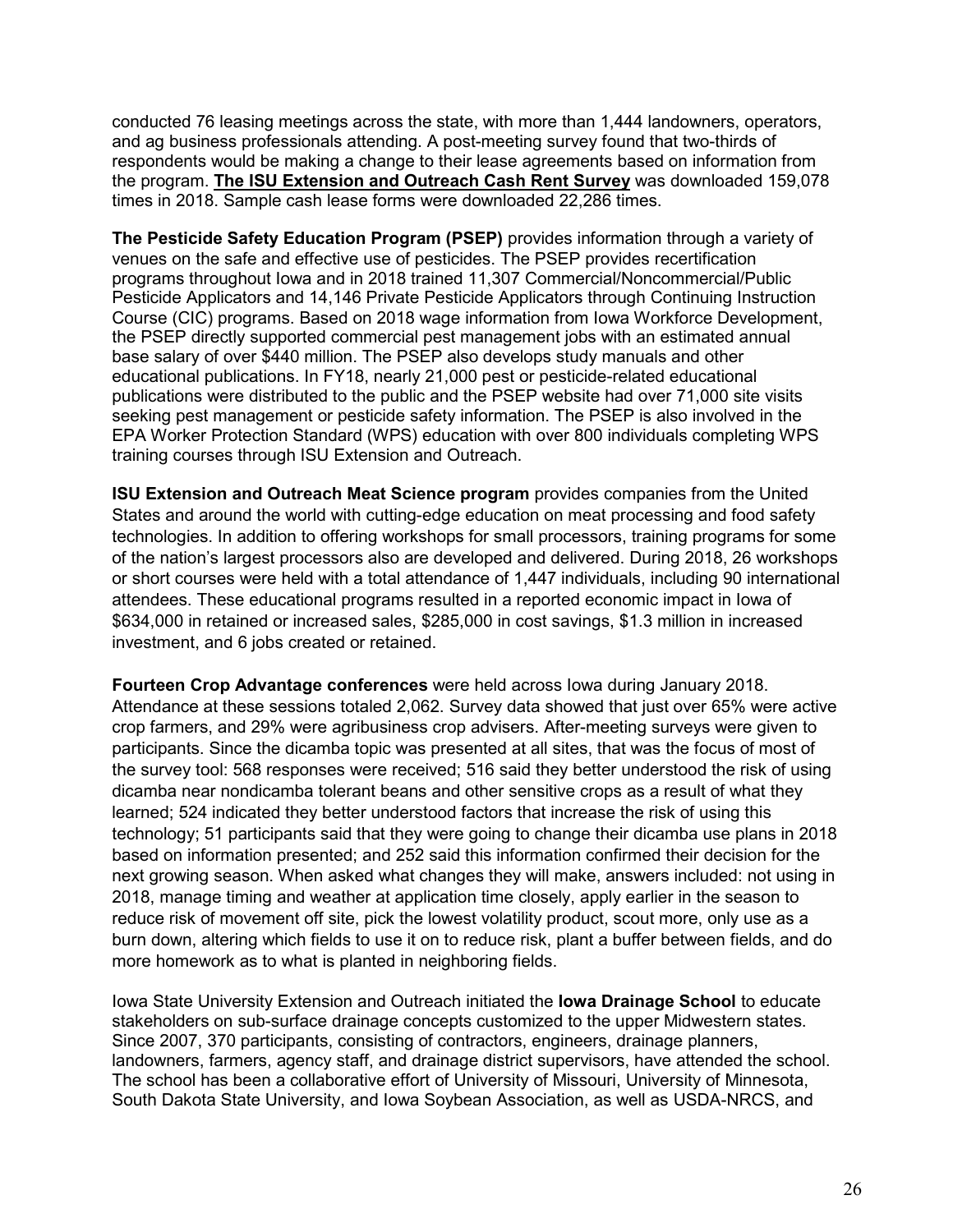various industry partners. From surveys of attendees, 45% of the respondents indicated an increase in number of clients they served, 35% of the respondents indicated hiring additional staff, and 39% indicated purchasing additional equipment to manage the additional work acquired. Respondents reported developing a per year average of 373 drainage designs with an average project size of 312 acres and subsequently making improved drainage decisions on approximately 51,000 acres annually.

**Iowa 4-H Youth Development** programs are headquartered at Iowa State University and available through ISU Extension and Outreach offices in all Iowa counties. 4-H is the youth program of America's Cooperative Extension Service and is the nation's largest youth development organization. Highlights from the past year include the following:

- **Checkout STEM** is a curriculum partnership between Iowa 4-H, Human Sciences Extension and Outreach, the ISU School of Education, and the Ames Public Library. [Checkout STEM](http://www.education.iastate.edu/checkout-stem) focuses on literacy and STEM knowledge for youth in grades K-3 and their families. It is part of a learning kit available for families to check out in libraries across Iowa.
- **Crops Feed the World** is a set of online learning modules designed for youth in grades 4-12 to learn more about crop sciences and crop production.
- **STEM Lit to Go Iowa** is a curriculum focusing on literacy and STEM knowledge for grades K-3. Each lesson includes children's books written by or focused on Iowa authors. STEM Lit to Go connects literacy development with STEM concepts. All 100 extension offices received a kit in 2018 with all of the books featured and materials for each lesson.

Almost 10,000 youth were exposed to the mobile **Forward Learning Experience bridging 21st Century Skills, STEM and creative problem solving.** Youth saw and experienced first-hand emerging design technologies such as virtual reality, 3D digital and physical prototyping, and circuit bending. This provided 4-H youth throughout the state a vision of their future as 21st century citizens, positively impacting their communities and world around them using STEM skills and creative thinking. The Forward Learning Experience was a part of almost 90 events, visiting school classrooms, 4-H camps, STEM festivals, science nights, county fairs, and maker fair events across Iowa.

**Human Sciences Extension and Outreach** provides research-based information and education to help families make decisions that improve and transform their lives. Specialists work with Iowa State's College of Human Sciences and in partnership with other organizations and agencies to meet the needs of Iowa families.

ISU Extension and Outreach works with communities to increase the number of **Volunteer Income Tax Assistance** programs and their outreach to rural Iowans. (VITA, a national initiative sponsored by the Internal Revenue Service, trains community volunteers to provide free tax preparation to low- and moderate-income families in their local community.) During the 2019 tax season, ISU Extension and Outreach worked with community partners to recruit and train 67 VITA volunteers. In 2019, these VITA volunteers helped 1,972 low- and moderate-income Iowans complete their 2018 income tax returns — a nearly 40% increase over the previous year. Special efforts were made to increase awareness of the Earned Income Tax Credit (EITC) and VITA programs in rural Iowa. As a result, 460 filers qualified for the EITC and received \$742,651 in the 15 counties that participated in the extension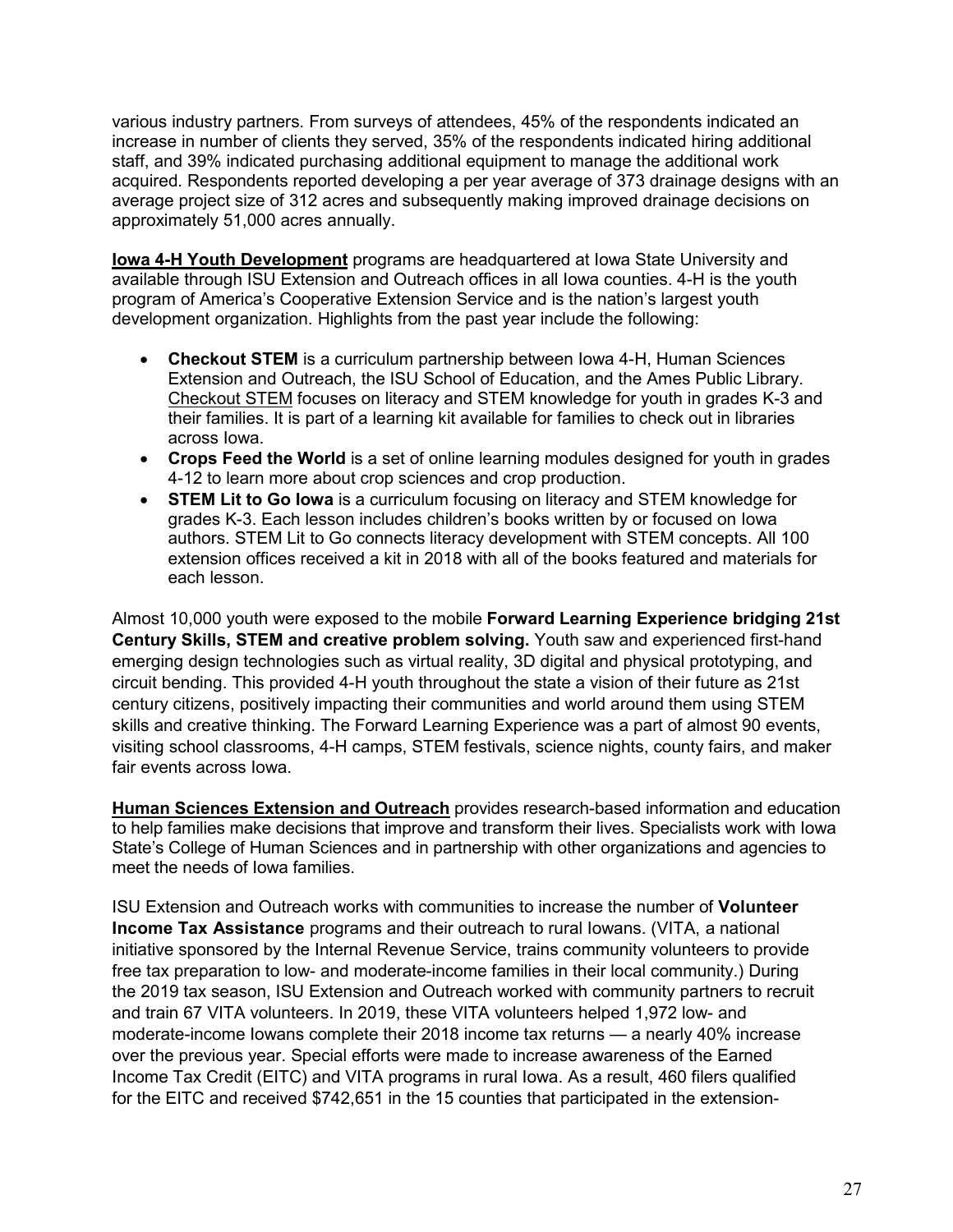community partnerships. The EITC enhances the lives of low- and moderate-income workers by augmenting wages. In turn, this flow of income makes a substantial economic impact in local communities. The credit encourages and rewards work as well as offsets payroll and both state and federal income taxes. EITC recipients circulate their refunds through the local economy, creating a ripple effect that exceeds the size of the original refund. This money bolsters family financial well-being, strengthens neighborhoods, assists small businesses, and spurs local economic development.

Human Sciences Extension and Outreach offers **educational opportunities to strengthen Iowa's early childhood education workforce.** Entry-level and experienced early childhood professionals who participate in extension's on-site or online learning experiences increase their knowledge and skills to improve quality early care and education. They gain the skills and training they need to be successful and remain in the early childhood education field. During FY 2019, a total of 43,135 early care and education professionals participated in 186,304 hours of educational programming. Post training evaluations from 38,577 individuals (89%) showed significant increases in improved skills and knowledge of child development, early learning, managing children's behavior, nutrition, and health and safety practices.

Every week in Iowa, 202,698 children are in paid childcare; Iowa's childcare industry has an annual economic impact of \$953 million. However, about one-fourth of Iowans live in an area undersupplied with licensed or registered child care options. Chronically low wages have led to high turnover and an increasing demand for ongoing professional development and education to meet the needs of this constantly changing workforce. Iowa's families need reliable and skilled child care to be able to work and contribute to Iowa's economy.

Through **Juntos Para Una Mejor Educación (Together for a Better Education)**. ISU Extension and Outreach worked with local school districts, community organizations, and volunteers to assist 79 Latino families (88 youth, 96 parents) in helping their youth graduate from high school and pursue higher education. Pre/post evaluation data reveals that after participating in Juntos, significantly more parents and youth communicated with each other; knew how to contact school staff with their questions; and became more aware of high school graduation requirements, options for higher education, and how to finance higher education. Longitudinal data based on 105 youth who participated in additional "wrap around" components revealed youth increased their sense of self-efficacy, belonging and safety at school, and commitment to doing well in school, and decreased their use of marijuana, cigarettes, and alcohol. Youth improved problem solving and critical thinking skills, and empathy for and acceptance of others, as well as increased participation in extra-curricular activities. School absenteeism and being tardy decreased.

Youth who do not complete high school cost the state nearly \$90 million in reduced state tax revenues over their lifetimes, and close to \$2 million per year in additional governmental assistance. They also will face higher unemployment, have increased health issues, and are 10 times more likely to be incarcerated.

Human Sciences Extension and Outreach specialists have taught the **ServSafe® food safety certification** program for more than 25 years as registered instructors for the National Restaurant Association Educational Foundation's internationally recognized food safety certification program. In the past year, 2,434 Iowans participated in ServSafe® classes taught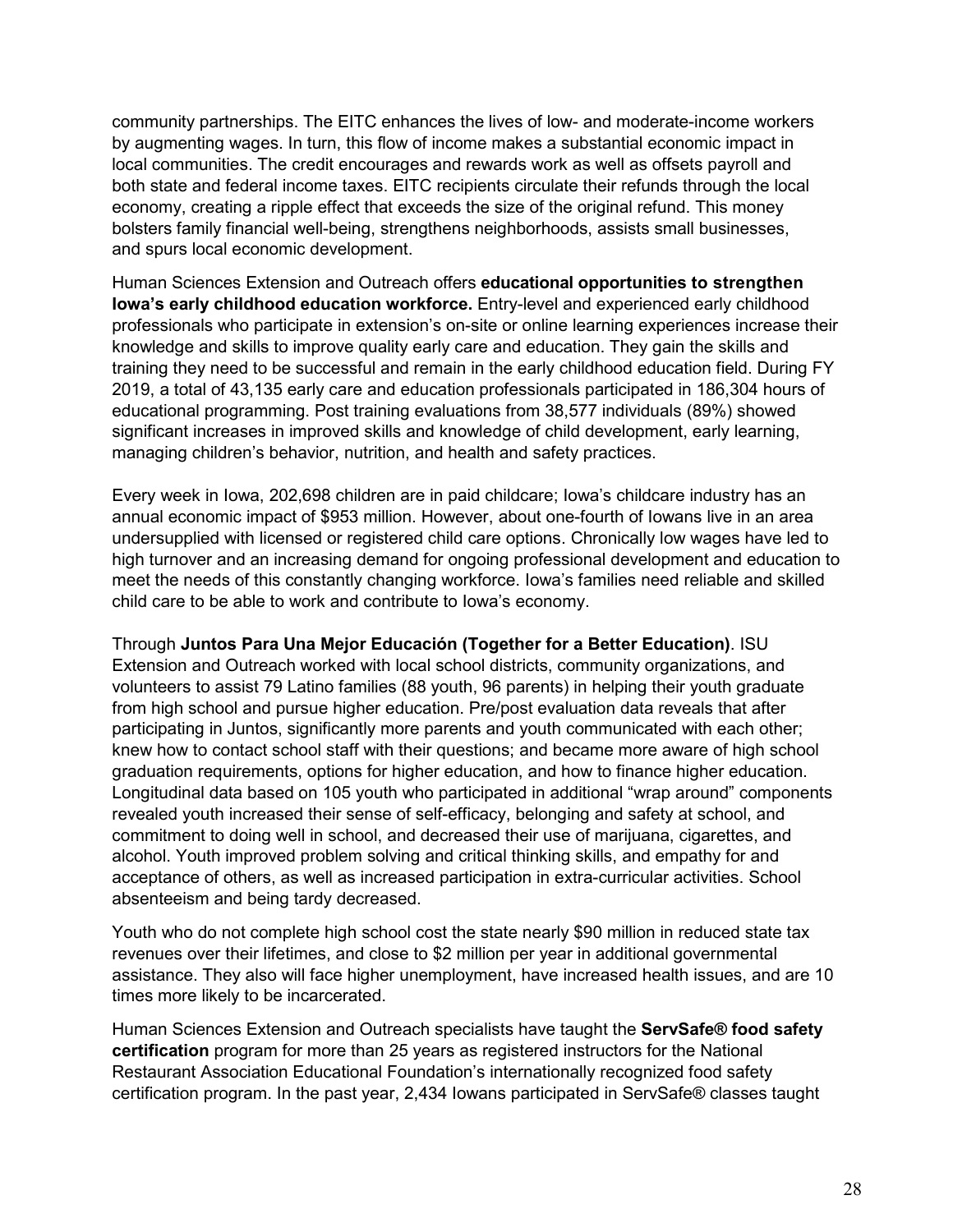by extension specialists, with 76 percent successfully earning the Certified Food Protection Manager credential. (Iowa's Food Code requires at least one supervisory employee in licensed foodservices be certified in food safety through an approved program.) Eight classes in Spanish were offered at various locations around the state.

**The Pappajohn Center for Entrepreneurship** partnered with the Ivy College of Business to support initiatives to encourage young women to consider business as a career option. The Ivy Women in Business Program hosted one-day high school events as well as a summer camp experience for Iowa high school women. The Pappajohn Center provided hands-on learning activities in entrepreneurship to foster interest and engagement in entrepreneurship and innovation, as well as boosting participants' problem solving and presentation skills.

The Pappajohn Center, in partnership with the Ames Chamber of Commerce, initiated bringing the popular 1 Million Cups entrepreneurial ecosystem development program to Ames for weekly interactions among students, entrepreneurs, and professionals to support entrepreneurial development and networking activities in the community.

The Pappajohn Center, again in partnership with the Ames Chamber of Commerce and the ISU Business Development Center, trained more than 50 community members through a bi-annual Saturday workshop program, Smart Start for Business.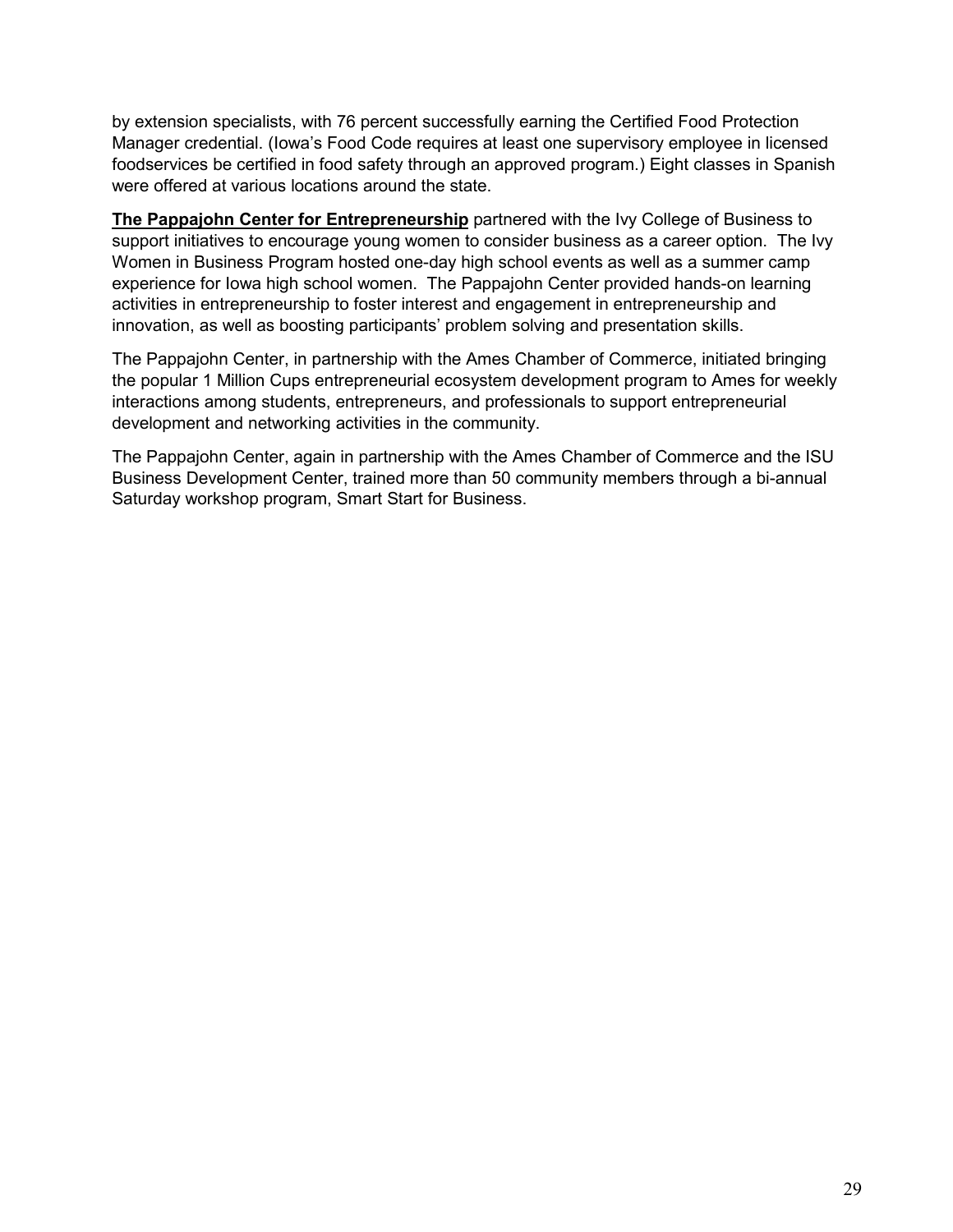#### **END OF YEAR REPORT: JULY 2019 IOWA STATE UNIVERSITY RIF PROGRAM**

#### **EXECUTIVE SUMMARY**

**Regents Innovation Fund (RIF) Commercialization Infrastructure and Campus-Wide Entrepreneurial Culture Program** The RIF commercialization infrastructure and campus-wide entrepreneurial culture program received \$630,000 of Iowa State University's \$1,050,000 RIF allocation, and is administered through the Office of Economic Development and Industry Relations (EDIR). The funds provide support for units that contribute to building and enhancing the innovation and entrepreneurial ecosystems at Iowa State. A summary of the RIF funding received by each unit is provided below, while their achievements and activities provided elsewhere in this report.

#### **Summary of FY19 RIF Commercialization Infrastructure and Campus-Wide Entrepreneurial Culture Program**

| Unit                                                               | <b>FY19 RIF Commercialization Infrastructure and Campus-</b><br>Wide Entrepreneurial Culture Program (\$630,000 of<br>\$1,050,000 RIF Allocation)                        |           |  |
|--------------------------------------------------------------------|--------------------------------------------------------------------------------------------------------------------------------------------------------------------------|-----------|--|
| <b>ISU Research Park</b>                                           | Support for operations of the ISU Research Park                                                                                                                          | \$245,000 |  |
| <b>ISU Startup Factory</b>                                         | Support for operations of the ISU Startup Factory                                                                                                                        | \$150,000 |  |
| <b>Small Business</b><br><b>Development Center</b>                 | Support for operations of the Small Business Development Center                                                                                                          | \$105,000 |  |
| <b>ISU Pappajohn Center</b>                                        | Support for entrepreneurial programs at ISU                                                                                                                              | \$80,000  |  |
| CyBIZ Lab                                                          | Support for student consulting services to assist with primary and<br>secondary market and industry research and business planning for<br>RIF commercialization projects | \$25,000  |  |
| Office of Economic<br>Development and<br><b>Industry Relations</b> | Support for industry relations functions at Iowa State and other<br>technology transfer activities across campus.                                                        | \$25,000  |  |

#### **GIVF/RIF Commercialization Program**

The RIF commercialization program, which is administered in EDIR, received \$420,000 of Iowa State's RIF allocation and pairs ISU faculty with Iowa companies on projects to create or improve products or processes. One year after the completion of the project, the Iowa companies are surveyed for impact by the Center for Industrial Research and Service (CIRAS). These funds are a **critical source of gap funding**. They represent a unique resource that can be applied toward the success of Iowa companies. A summary of the survey results from projects funded to date and project outcomes is below, followed by the list of FY19 projects. Since its inception, 163 projects have been funded and completed through the Commercialization Program, and many show excellent progress in improving the competitiveness and profitability of the Iowa companies involved. For example, one industry partner reported that participation in an RIF project enabled rapid redesign of its product, facilitating a more successful product launch. Fifty five startup companies have been assisted, including **34 new companies that were started as a direct result of RIF and its predecessor program Grow Iowa Values Fund (GIVF) funding. Over the past 12 months, several of these startups have attracted significant private, state and federal funding, raising over \$3.5 million in early stage investment to facilitate commercialization and first sales**. In total, **more than 100 Iowa companies have participated** in the program.

Surveys are conducted by CIRAS one year after project completion (Note: full impact takes a minimum of 5-10 years).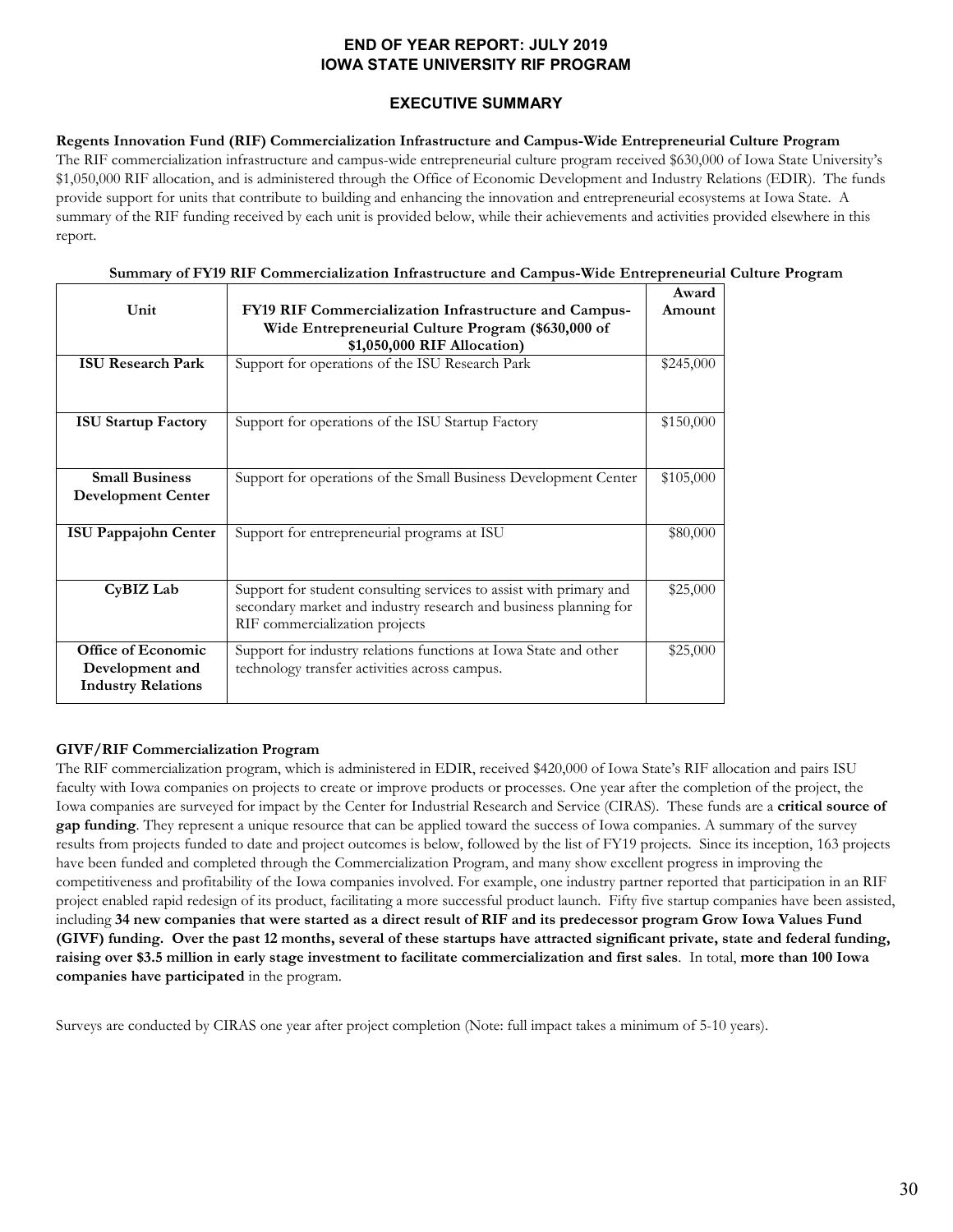| <b>Project Dates</b> | <b>Survey</b><br>Year | Companies<br>Surveyed | <b>Jobs</b><br>Created or<br>Retained | <b>Total Sales</b><br>Increase or<br><b>Sales</b><br>Retained | Total<br>Investment<br>& Cost<br><b>Savings</b> | Average<br>Impact per<br>Company |
|----------------------|-----------------------|-----------------------|---------------------------------------|---------------------------------------------------------------|-------------------------------------------------|----------------------------------|
| FY08-09              | FY10                  | $8**$                 | 6                                     | \$600,000                                                     | \$732,000                                       | \$166,500                        |
| $FY09-FY10+$         | <b>FY11</b>           | $7**$                 | 13                                    | \$675,000                                                     | \$967,000                                       | \$234,571                        |
| <b>FY10-FY11</b>     | <b>FY12</b>           | $6***$                | 6                                     | \$1,750,000                                                   | \$1,730,000                                     | \$580,000                        |
| FY11-FY12            | <b>FY13</b>           | $12**$                | 13                                    | \$2,470,000                                                   | \$2,571,000                                     | \$420,083                        |
| FY12-FY13            | <b>FY14</b>           | $6***$                | 21                                    | \$750,000                                                     | \$1,315,000                                     | \$344,167                        |
| FY13-FY14            | <b>FY15</b>           | $\overline{2}$        | $\overline{3}$                        | N/A                                                           | \$1,167,000                                     | \$583,500                        |
| <b>FY14-FY15</b>     | FY16                  | $5**$                 | 3                                     | N/A                                                           | \$454,500                                       | \$90,000                         |
| FY15-FY16            | <b>FY17</b>           | $4*$                  | $\overline{4}$                        | N/A                                                           | \$1,120,000                                     | \$280,000                        |
| FY16-FY17            | <b>FY18</b>           | $Q$ **                | 9                                     | $$32,600,000+$                                                | \$2,440,750                                     | \$3,893,417                      |
| <b>FY17-FY18</b>     | <b>FY19</b>           | $8**$                 | 10                                    | \$121,200                                                     | \$2,056,000                                     | \$272,150                        |

**Survey Results for FY08-09 through FY17-18 Projects**

\*\*Surveys were not completed for all projects (not everyone chooses to participate in the survey.). \*All surveyed companies were start-up companies. +The sales increase was primarily from 1 successful project, but the jobs impact was spread. Many companies indicated it was too early to tell the sales impact (this is a frequent comment through the years).

| Year<br>Project<br>Completed | Number<br>of<br>Projects | Number of<br><b>Publications</b><br>&<br><b>Presentations</b> | Number of<br>Invention<br><b>Disclosures</b> | Number of<br>External<br>Funding<br><b>Applications</b> | Number of<br><b>Applications</b><br>Awarded | External<br>Funding<br>Received* |
|------------------------------|--------------------------|---------------------------------------------------------------|----------------------------------------------|---------------------------------------------------------|---------------------------------------------|----------------------------------|
| <b>FY19</b>                  | 11                       | 5                                                             | $\overline{2}$                               | 8                                                       | 6                                           | \$1,117,663                      |
| <b>FY18</b>                  | 16                       | 12                                                            | $\overline{2}$                               | 16                                                      | 7                                           | \$1,375,000                      |
| <b>FY17</b>                  | 9                        | 12                                                            | $\overline{8}$                               | $\Omega$                                                | $\overline{4}$                              | \$450,000                        |
| <b>FY16</b>                  | 15                       | 10                                                            | 3                                            | 18                                                      | 5                                           | \$1,070,000                      |
| <b>FY15</b>                  | 14                       | 12                                                            | $\overline{2}$                               | $\overline{\mathbf{3}}$                                 | $\overline{2}$                              | \$384,999                        |
| <b>FY14</b>                  | 7                        | 19                                                            | $\mathbf{1}$                                 | 16                                                      | $\overline{4}$                              | \$370,000                        |
| <b>FY13</b>                  | $\overline{4}$           | 6                                                             | $\overline{2}$                               | 12                                                      | $\overline{5}$                              | \$795,000                        |
| <b>FY12</b>                  | 11                       | 50                                                            | $\overline{4}$                               | 12                                                      | 6                                           | \$6,364,000                      |
| <b>FY11</b>                  | 11                       | 46                                                            | 3                                            | 20                                                      | 6                                           | \$940,000                        |
| FY10                         | 14                       | 99                                                            | 6                                            | 47                                                      | 13                                          | \$2,720,000                      |

| <b>Project Outcomes for FY10 through FY19</b> |  |  |
|-----------------------------------------------|--|--|

\*A number of external funding applications were still pending at the time of reporting and not all award amounts were reported.